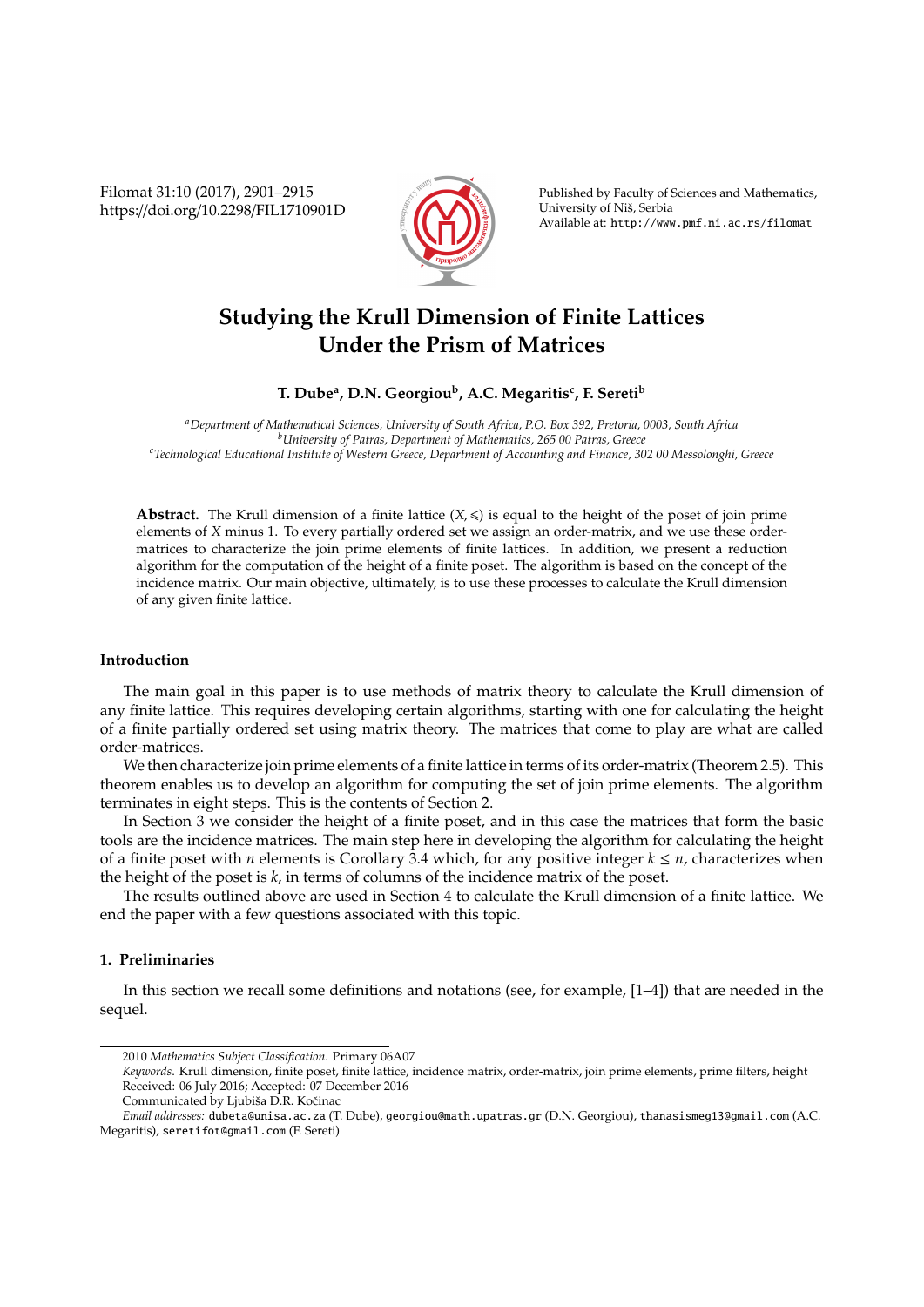Let *X* be a partially ordered set and  $M \subseteq L$ . The set of all upper bounds of *M* is denoted by  $\mathcal{UB}(M)$ . A supremum (respectively, infimum) of *M*, if it exists, is denoted by ∨*M* (respectively, ∧*M*) and often referred to as the *join* (respectively, the *meet*) of *M*. We will also use the symbols  $x \vee y$  for  $\vee \{x, y\}$  and  $x \wedge y$  for  $\wedge \{x, y\}$ . Henceforth, we shall write, as usual, "poset" for "partially ordered set".

The *height* of a finite poset *X*, denoted by *h*(*X*), is the maximum of cardinalities of maximal chains in *X*. When we say a lattice is finite, we shall mean that its underlying set is a finite set. A finite lattice has a least element and a greatest element, which are denoted by 0 and 1, respectively.

Let  $(X, \leq)$  be a finite lattice.

- (1) A non-empty subset *F* of *X* is called a *filter* if *F* has the following properties:
	- $(i)$   $F \neq X$ .
	- (ii) If  $x \in F$  and  $x \leq y$ , then  $y \in F$ .
	- (iii) If  $x, y \in F$ , then  $x \wedge y \in F$ .

Thus, by a filter we mean a proper filter. The set of all filters of *X* is denoted by  $\mathcal{F}(X)$ . For every  $x \in X$ , the subset  $\uparrow x = \{y \in X : x \leq y\}$  of *X* is called the *principal filter* generated by *x*.

- (2) A filter *F* is called *prime* if for every  $x, y \in X$  with  $x \vee y \in F$ , we have  $x \in F$  or  $y \in F$ . The set of all prime filters of *X* is denoted by  $\mathcal{P}\mathcal{F}(X)$ .
- (3) If  $\mathcal{P} \mathcal{F}(X) \neq \emptyset$ , then the *Krull dimension* (see, for example, [5] and [6]) of  $(X, \leq)$  is defined as follows:

Kdim(*X*) = max{*k* : there exist prime filters  $F_0 \subset F_1 \subset \cdots \subset F_k$ }.

It is known that a finite lattice  $(X, \leq)$  has Krull dimension zero if and only if it is a Boolean algebra (see for example [7]).

(4) An element *x* of  $(X, \leq)$  is said to be *join prime* if it is nonzero and the inequality  $x \leq a \vee b$  implies  $x \leq a$  or *x* ≤ *b*, for all *a*, *b* ∈ *X*. For distributive lattices, these are exactly the join-irreducible elements.

Let  $(X, \leqslant)$  be a finite poset, where  $X = \{x_1, \ldots, x_n\}$ . The  $n \times n$  matrix  $\mathbf{A}_X^{\leqslant}$  $\mathbf{x}^* = (\alpha_{ij})$ , where

$$
\alpha_{ij} = \begin{cases} 1, & \text{if } i = j \\ 2, & \text{if } x_i < x_j \\ -2, & \text{if } x_j < x_i \\ 0, & \text{if } x_i \parallel x_j \end{cases}
$$

is called the *order-matrix* of *X*. For example, let  $(X, \leq)$  be the poset represented by the diagram of Figure 1.



Figure 1: The poset  $(X, \leq)$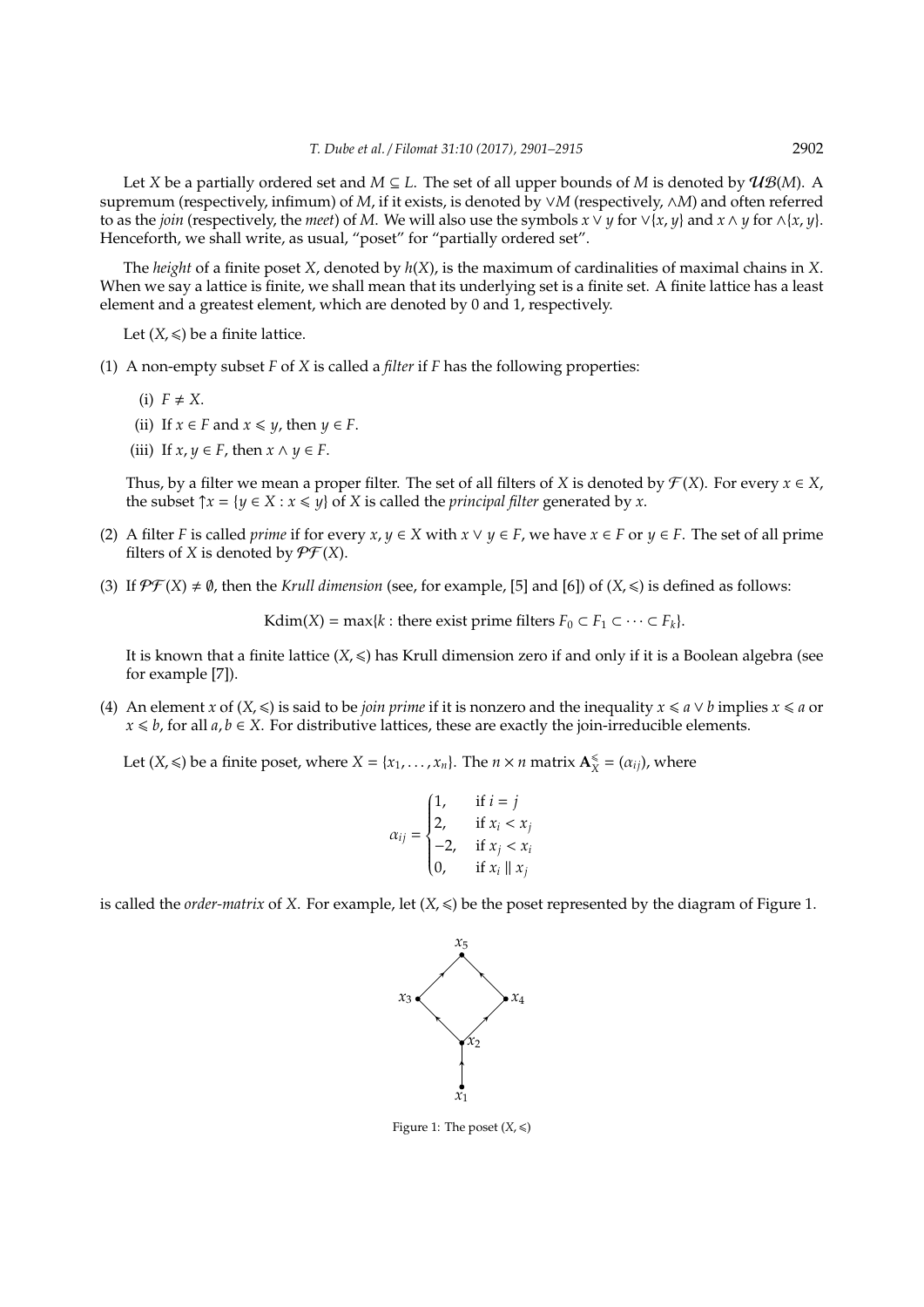The order-matrix of *X* is the following  $5 \times 5$  matrix:

$$
\mathbf{A}_{X}^{\leq} = \begin{pmatrix} 1 & 2 & 2 & 2 & 2 \\ -2 & 1 & 2 & 2 & 2 \\ -2 & -2 & 1 & 0 & 2 \\ -2 & -2 & 0 & 1 & 2 \\ -2 & -2 & -2 & -2 & 1 \end{pmatrix}.
$$

In what follows, we denote by  $r_1(A_{\chi}^{\leq$  $\binom{<}{X}$ , ...,  $r_n(A_X^{\leq$  $(X)$ <sup> $\leq$ </sup> the *n* rows of the matrix  $A_X^{\leq}$  $\frac{\epsilon}{X}$ . Also, if  $\alpha$  is an entry in the matrix  $A_{\rm x}^{\leq$  $\frac{1}{x}$ , then, for the sake of simplicity, we write  $\alpha \in A_{X}^{\leq}$ *X* .

## **2. Join Prime Elements and Order-Matrices**

Throughout this section,  $(X, \leqslant)$  denotes a finite lattice, where  $X = \{x_1, \ldots, x_n\}$ , and  $A_X^{\leqslant}$  $\frac{\epsilon}{X} = (\alpha_{ij})$  denotes the *n* × *n* order-matrix of *X*. We write |*S*| for the cardinality of a set *S*.

**Proposition 2.1.** Let  $i_1$ ,  $i_2$  be two distinct elements of  $\{1, 2, \ldots, n\}$  such that

$$
r_{i_1}(\mathbf{A}_X^{\leq}) + r_{i_2}(\mathbf{A}_X^{\leq}) = \begin{pmatrix} \alpha_1^{i_1 i_2} & \alpha_2^{i_1 i_2} & \dots & \alpha_n^{i_1 i_2} \end{pmatrix}.
$$

*The following statements are true:*

*(1) The set*  $\{i \in \{1, ..., n\} : \alpha_i^{i_1 i_2} = 1\}$  *is one of the following sets:*  $\emptyset$ ,  $\{i_1, i_2\}$ *.* 

(2)  $\{i \in \{1, ..., n\} : \alpha_i^{i_1 i_2} = 1\} = \{i_1, i_2\} \text{ if and only if } x_{i_1} \parallel x_{i_2}.$ 

*(3)*  $\{i \in \{1, ..., n\} : \alpha_i^{i_1 i_2} = 1\} \neq \emptyset$  *if and only if*  $x_{i_1} \parallel x_{i_2}$ .

**Proof.** (1) We have  $\alpha_{i_1 i_1} = \alpha_{i_2 i_2} = 1$ . Let  $i \in \{1, ..., n\}$  such that  $\alpha_i^{i_1 i_2} = 1$ . Then,  $i = i_1$  or  $i = i_2$ .

(a) Let  $\alpha_i^{i_1 i_2}$  $i_1^{l_1 l_2} = 1.$ 

In this case  $\alpha_{i_2 i_1} = 0$  and, therefore,  $\alpha_{i_1 i_2} = 0$  which means that  $\alpha_{i_1}^{i_1 i_2}$  $i_1 i_2 = 1$ . Thus,  $\{i \in \{1, ..., n\} : \alpha_i^{i_1 i_2} = 1\} = \{i_1, i_2\}.$ 

(b) Let  $\alpha^{i_1 i_2}_{i_2}$  $i_2^{i_1 i_2} = 1.$ 

Similar to (a),  $\alpha_{i_1 i_2} = 0$  and, therefore,  $\alpha_{i_2 i_1} = 0$  which means that  $\alpha_{i_1}^{i_1 i_2}$  $i_1 i_2 = 1$ . Thus,  $\{i \in \{1, ..., n\} : \alpha_i^{i_1 i_2} = 1\}$  $\{i_1, i_2\}.$ 

(2) If  $\{i \in \{1, ..., n\} : \alpha_i^{i_1 i_2} = 1\} = \{i_1, i_2\}$ , then  $\alpha_{i_1}^{i_1 i_2}$  $i_1^{i_1 i_2} = \alpha_{i_2}^{i_1 i_2}$  $a_{i_2}^{i_1 i_2} = 1$ . Therefore,  $\alpha_{i_1 i_2} = \alpha_{i_2 i_1} = 0$  which means that  $x_{i_1} \parallel x_{i_2}$ .

Conversely, let  $x_{i_1} \parallel x_{i_2}$ . Then,  $\alpha_{i_1 i_2} = \alpha_{i_2 i_1} = 0$ . Moreover,  $\alpha_{i_1 i_1} = \alpha_{i_2 i_2} = 1$ . Therefore,  $\alpha_{i_1}^{i_1 i_2}$  $\alpha_{i_1}^{i_1 i_2} = \alpha_{i_2}^{i_1 i_2}$  $i_1^{l_1 l_2} = 1$  which means that  $\{i \in \{1, ..., n\} : \alpha_i^{i_1 i_2} = 1\} = \{i_1, i_2\}.$ 

(3) This statement is a consequence of statements (1) and (2).  $\Box$ 

**Proposition 2.2.** Let  $i_0, i_1, i_2$  be three distinct elements of  $\{1, 2, \ldots, n\}$  such that  $x_{i_1} \parallel x_{i_2}$  and

$$
r_{i_0}(\mathbf{A}_{X}^{\leq})+r_{i_1}(\mathbf{A}_{X}^{\leq})+r_{i_2}(\mathbf{A}_{X}^{\leq})=\left(\begin{array}{cccc} \alpha_1^{i_0i_1i_2} & \alpha_2^{i_0i_1i_2} & \dots & \alpha_n^{i_0i_1i_2} \end{array}\right).
$$

*The following statements are true:*

(1) The set  $\{i \in \{1, ..., n\} : \alpha_i^{i_0 i_1 i_2} = 1\}$  is one of the following sets:  $\emptyset$ ,  $\{i_1\}$ ,  $\{i_2\}$ ,  $\{i_0, i_1, i_2\}$ .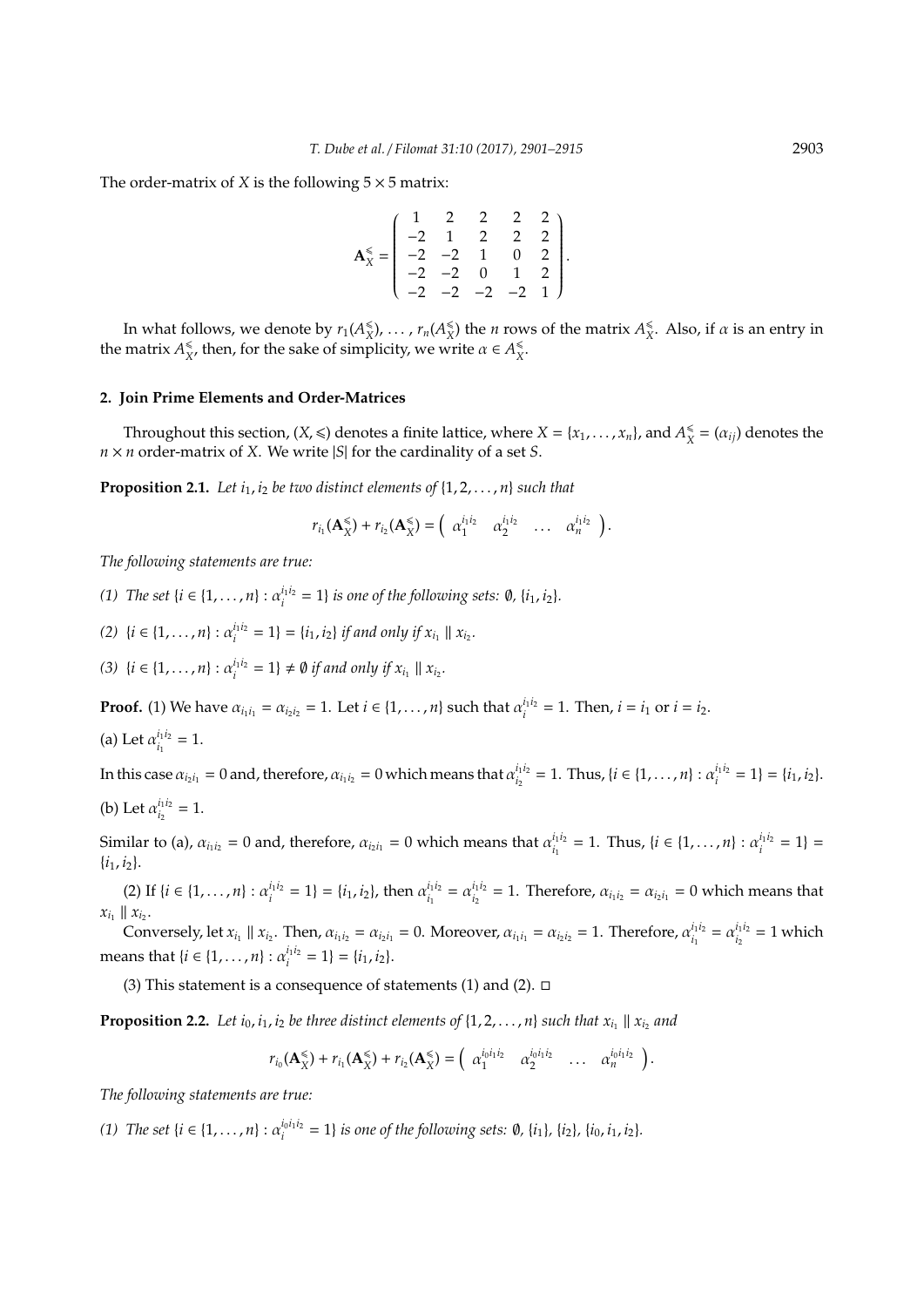(2) If  $|i \in \{1, ..., n\} : \alpha_i^{i_0 i_1 i_2} = 1\}$   $\neq$  3 and

$$
3 \notin (-1) \cdot r_{i_0}(\mathbf{A}_{X}^{\leq}) + r_{i_1}(\mathbf{A}_{X}^{\leq}) + r_{i_2}(\mathbf{A}_{X}^{\leq}), \tag{2.1}
$$

*then*  $\alpha_{i_0 i_1} = 2$  *or*  $\alpha_{i_0 i_2} = 2$ *.* 

**Proof.** (1) Since  $x_{i_1} \parallel x_{i_2}$ , we have  $\alpha_{i_1 i_2} = \alpha_{i_2 i_1} = 0$ . Also, we have  $\alpha_{i_0 i_0} = \alpha_{i_1 i_1} = \alpha_{i_2 i_2} = 1$ . Let  $i \in \{1, ..., n\}$  such that  $\alpha_i^{i_0 i_1 i_2} = 1$ . Then,  $i = i_0$  or  $i = i_1$  or  $i = i_2$ .

(a) Let  $\alpha_{i_0}^{i_0 i_1 i_2}$  $i_0^{l_0 l_1 l_2} = 1.$ 

In this case  $\alpha_{i_1i_0} = \alpha_{i_2i_0} = 0$  and, therefore,  $\alpha_{i_0i_1} = \alpha_{i_0i_2} = 0$  which means that  $a_i^{i_0i_1i_2}$  $i_0 i_1 i_2 = a_{i_2}^{i_0 i_1 i_2}$  $\int_{i_2}^{i_0 i_1 i_2} = 1$ . Thus,  $\{i \in \{1, \ldots, n\} : \alpha_i^{i_0 i_1 i_2} = 1\} = \{i_0, i_1, i_2\}.$ 

(b) Let  $\alpha_{i_0}^{i_0 i_1 i_2}$  $i_0 i_1 i_2 \neq 1.$ 

In this case  $\alpha_{i_1 i_0} \neq 0$  or  $\alpha_{i_2 i_0} \neq 0$ .

(i) If  $\alpha_{i_1 i_0} \neq 0$ , then  $\alpha_{i_0 i_1} \neq 0$  and, therefore,  $\alpha_{i_1}^{i_0 i_1 i_2}$ *i*<sub>0</sub>*i*<sub>1</sub>*i*<sub>2</sub> ≠ 1. Thus, the set {*i* ∈ {1, . . . , *n*} :  $\alpha_i^{i_0 i_1 i_2} = 1$ } is one of the following sets:  $\emptyset$ ,  $\{i_2\}$ .

(ii) If  $\alpha_{i_2 i_0} \neq 0$ , then  $\alpha_{i_0 i_2} \neq 0$  and, therefore,  $\alpha_{i_0}^{i_0 i_1 i_2}$ *i*<sub>0*i*</sup><sup>1</sup><sup>*i*</sup><sub>2</sub> ≠ 1. Thus, the set {*i* ∈ {1, . . . , *n*} :  $\alpha_i^{i_0 i_1 i_2} = 1$ } is one of the</sub> following sets:  $\emptyset$ ,  $\{i_1\}$ .

(2) By statement (1) we have the following cases:

(a) 
$$
\{i \in \{1, ..., n\} : \alpha_i^{i_0 i_1 i_2} = 1\} = \{i_1\}
$$

In this case  $\alpha_{i_0}^{i_0 i_1 i_2}$  $a_{i_0}^{i_0 i_1 i_2} \neq 1$ ,  $\alpha_{i_0 i_1} = 0$ , and  $\alpha_{i_0 i_2} \in \{-2, 2\}$ . By (2.1) we have  $\alpha_{i_0 i_2} = 2$ .

(b) 
$$
\{i \in \{1, ..., n\} : \alpha_i^{i_0 i_1 i_2} = 1\} = \{i_2\}
$$

In this case  $\alpha_{i_0}^{i_0 i_1 i_2}$  $a_{i_0}^{i_0 i_1 i_2} \neq 1$ ,  $\alpha_{i_0 i_2} = 0$ , and  $\alpha_{i_0 i_1} \in \{-2, 2\}$ . By (2.1) we have  $\alpha_{i_0 i_1} = 2$ .

(c) 
$$
\{i \in \{1, ..., n\} : \alpha_i^{i_0 i_1 i_2} = 1\} = \emptyset
$$

In this case  $\alpha_{i_0i_1}$ ,  $\alpha_{i_0i_2} \in \{-2, 2\}$ . If  $\alpha_{i_0i_1} = -2$  or  $\alpha_{i_0i_2} = -2$ , then  $3 \in (-1) \cdot r_{i_0}(\mathbf{A}_X^{\leq})$  $\binom{<}{X}$  +  $r_{i_1}$  (**A** $_X^{\leq}$  $\binom{<}{X}$  +  $r_{i_2}$  (**A** $_{X}$  $\binom{s}{X}$ , which is a contradiction. Thus,  $\alpha_{i_0i_1} = \alpha_{i_0i_2} = 2$ .  $\Box$ 

**Proposition 2.3.** Let  $j, i_1, i_2$  be three distinct elements of  $\{1, 2, ..., n\}$  such that  $x_{i_1} \parallel x_{i_2}$ . The following statements *are true:*

*(1)*  $x_j$  ∈  $UB(x_{i_1}, x_{i_2})$  *if and only if* 

$$
5 \in r_{i_1}(\mathbf{A}_X^{\leqslant}) + r_{i_2}(\mathbf{A}_X^{\leqslant}) + r_j(\mathbf{A}_X^{\leqslant}).
$$
\n(2.2)

*(2) Let*  $x_j$  ∈  $UB({x_{i_1}, x_{i_2}})$ *. Then,*  $x_j ≠ x_{i_1} ∨ x_{i_2}$  *if and only if* 

$$
6 \in r_{i_1}(\mathbf{A}_X^{\leqslant}) + r_{i_2}(\mathbf{A}_X^{\leqslant}) + (-1) \cdot r_j(\mathbf{A}_X^{\leqslant}).
$$
\n(2.3)

**Proof.** (1) Let  $x_j \in \mathcal{UB}(\{x_{i_1}, x_{i_2}\})$ . Then,  $\alpha_{i_1j} = \alpha_{i_2j} = 2$ . Moreover,  $\alpha_{jj} = 1$ . Therefore, the condition (2.2) is satisfied.

Conversely, we suppose that the condition (2.2) is satisfied. Since  $\alpha_{i_1i_1} = \alpha_{i_2i_2} = \alpha_{i_1i} = 1$  and  $\alpha_{i_1i_2} = \alpha_{i_2i_1} = 0$ , we have  $\alpha_{i_1 j} = \alpha_{i_2 j} = 2$ . Therefore,  $x_j \in \mathcal{UB}(\lbrace x_{i_1}, x_{i_2} \rbrace)$ .

(2) We suppose that  $x_j \neq x_{i_1} \vee x_{i_2}$ . Then, there exists  $k \in \{1, ..., n\}$  such that  $x_{i_1} < x_k$ ,  $x_{i_2} < x_k$ , and  $x_k < x_j$ . Therefore,  $\alpha_{i,k} = \alpha_{i,k} = 2$  and  $\alpha_{ik} = -2$ . Thus, the condition (2.3) is satisfied.

Conversely, we suppose that the condition (2.3) is satisfied. Then, there exists  $k \in \{1, ..., n\}$  such that  $\alpha_{i_1k} = \alpha_{i_2k} = 2$  and  $\alpha_{jk} = -2$ . Therefore,  $x_{i_1} < x_k$ ,  $x_{i_2} < x_k$ , and  $x_k < x_j$ . This mean that  $x_j \neq x_{i_1} \vee x_{i_2}$ .  $\Box$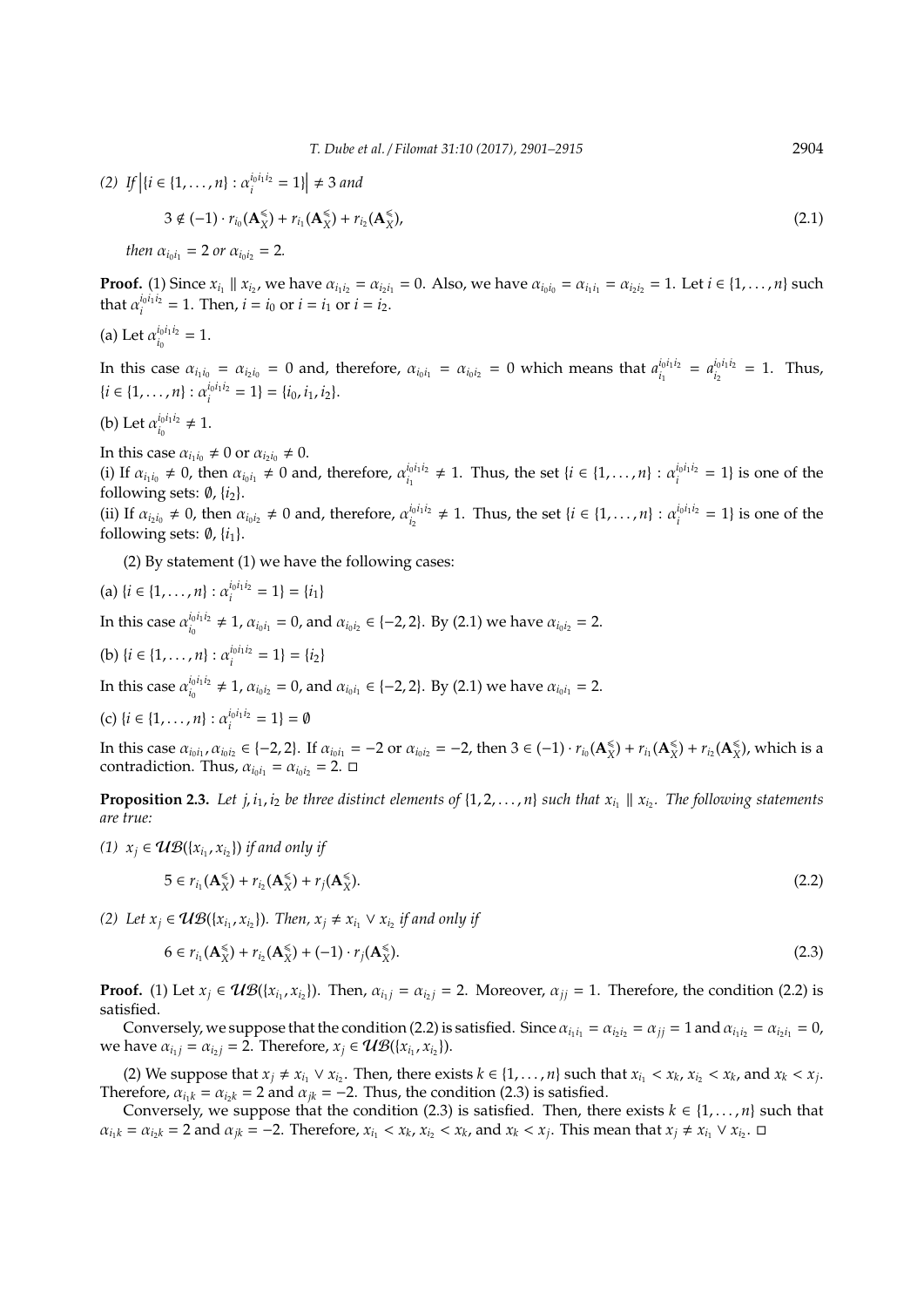**Proposition 2.4.** Let  $i_0, i_1, i_2$  be three distinct elements of  $\{1, 2, ..., n\}$  such that  $x_{i_1} \parallel x_{i_2}$ . Then,  $x_{i_0} < x_{i_1} \vee x_{i_2}$  if and *only if*

$$
-6 \notin r_{i_0}(\mathbf{A}_X^{\leqslant}) + (-1) \cdot r_{i_1}(\mathbf{A}_X^{\leqslant}) + (-1) \cdot r_{i_2}(\mathbf{A}_X^{\leqslant}) \tag{2.4}
$$

*and*

$$
4 \notin 5 \cdot r_{i_0}(\mathbf{A}_X^{\leqslant}) + r_{i_1}(\mathbf{A}_X^{\leqslant}) + r_{i_2}(\mathbf{A}_X^{\leqslant}).
$$
\n(2.5)

**Proof.** Let  $x_{i_0} < x_{i_1} \vee x_{i_2}$ . We suppose that the condition (2.4) is not satisfied. Then, there exists  $k \in \{1, 2, ..., n\}$ such that  $\alpha_{i_0k} = -2$ ,  $\alpha_{i_1k} = 2$ , and  $\alpha_{i_2k} = 2$ . Thus,  $x_{i_1} \vee x_{i_2} \le x_k < x_{i_0}$ , which is a contradiction.

Now, we suppose that the condition (2.5) is not satisfied. Then, there exists *k* such that  $\alpha_{i_0k} = 0$ ,  $\alpha_{i_1k} = 2$ , and  $\alpha_{i_2k} = 2$ . Therefore,  $x_{i_1} < x_k$  and  $x_{i_2} < x_k$  which means that  $x_k \in \mathcal{UB}(\{x_{i_1}, x_{i_2}\})$ . Hence,  $x_{i_1} \vee x_{i_2} \leq x_k$ . By assumption,  $x_{i_0} < x_{i_1} \vee x_{i_2} \le x_k$ , which is a contradiction since  $x_{i_0} \parallel x_k$ .

Conversely, we suppose that the conditions (2.4) and (2.5) are satisfied. We prove that  $x_{i_0} < x_{i_1} \vee x_{i_2}$ . Let  $x_j = x_{i_1} \vee x_{i_2}$ . Then,  $x_{i_1} < x_j$  and  $x_{i_2} < x_j$ . Therefore,  $\alpha_{i_1j} = \alpha_{i_2j} = 2$ . It suffices to prove that  $x_{i_0} < x_j$ . We have the following cases:

(a) Let  $x_{i_0} \parallel x_j$ .

In this case  $\alpha_{i_0 j} = 0$  and, therefore,  $4 \in 5 \cdot r_{i_0}(\mathbf{A}_X^{\leq})$  $\binom{<}{X}$  +  $r_{i_1}$  (**A** $\binom{<}{X}$  $\binom{<}{X}$  +  $r_{i_2}$  (**A** $_{X}$  $\binom{4}{X}$ , which is a contradiction.

(b) Let  $x_j < x_{i_0}$ .

In this case  $\alpha_{i_0j} = -2$ . Hence,  $-6 \in r_{i_0}(\mathbf{A}_X^{\leq})$  $\binom{<}{X}$  + (−1) ·  $r_{i_1}$ (**A** $\binom{<}{X}$  $\binom{<}{X}$  + (−1) · *r*<sub>*i*2</sub>(**A** $\binom{<}{X}$  $\binom{4}{X}$ , which is a contradiction.

Thus,  $x_{i_0} < x_j$ .  $\Box$ 

**Theorem 2.5.** Let  $i_0 \in \{1, 2, ..., n\}$ . The element  $x_{i_0}$  is join prime if and only if  $0 \in r_{i_0}(A_X^{\leq n})$  $\binom{≤}{X}$  *or* −2 ∈  $r_{i_0}(A_X^{\leq}$ *X* ) *and for every*  $i_1, i_2 \in \{1, \ldots, n\} \setminus \{i_0\}$ , with  $x_{i_1} \parallel x_{i_2}$ , the following conditions are satisfied:

*(C1) If*

$$
5 \in r_{i_1}(A_X^{\leqslant}) + r_{i_2}(A_X^{\leqslant}) + r_{i_0}(A_X^{\leqslant})\tag{2.6}
$$

*then*

$$
6 \in r_{i_1}(\mathbf{A}_X^{\leqslant}) + r_{i_2}(\mathbf{A}_X^{\leqslant}) + (-1) \cdot r_{i_0}(\mathbf{A}_X^{\leqslant}).
$$
\n(2.7)

*(C2) If*

$$
-6 \notin r_{i_0}(\mathbf{A}_X^{\leqslant}) + (-1) \cdot r_{i_1}(\mathbf{A}_X^{\leqslant}) + (-1) \cdot r_{i_2}(\mathbf{A}_X^{\leqslant}),
$$
\n(2.8)

$$
4 \notin 5 \cdot r_{i_0}(\mathbf{A}_{X}^{\leq}) + r_{i_1}(\mathbf{A}_{X}^{\leq}) + r_{i_2}(\mathbf{A}_{X}^{\leq}), \tag{2.9}
$$

*then*

$$
|\{i \in \{1, \dots, n\} : \alpha_i^{i_0 i_1 i_2} = 1\}| \neq 3
$$
\n(2.10)

*and*

$$
3 \notin (-1) \cdot r_{i_0}(\mathbf{A}_{X}^{\leq}) + r_{i_1}(\mathbf{A}_{X}^{\leq}) + r_{i_2}(\mathbf{A}_{X}^{\leq}).
$$
\n(2.11)

**Proof.** Let  $x_{i_0} \in X$ . We suppose that the conditions of the theorem are satisfied. We shall prove that the element  $x_{i_0}$  is join prime. Since  $0 \in r_{i_0}(A_{\chi}^{\leq})$  $\binom{≤}{X}$  or  $-2 \in r_{i_0}(A_X^{\leq}$  $\frac{\epsilon}{X}$ ), the element *x*<sup>*i*0</sup> of *X* is nonzero. Let *x*<sup>*i*<sub>1</sub></sup>, *x*<sup>*i*<sub>2</sub></sup> ∈ *X*, where  $i_1, i_2 \in \{1, 2, ..., n\} \setminus \{i_0\}$ , such that  $x_{i_1} \parallel x_{i_2}$  and  $x_{i_0} \leq x_{i_1} \vee x_{i_2}$ . It suffices to prove that  $x_{i_0} \leq x_{i_1}$  or  $x_{i_0} \leq x_{i_2}$ . First we observe that  $x_{i_0} < x_{1_1} \vee x_{i_2}$ . Indeed, if  $x_{i_0} = x_{i_1} \vee x_{i_2}$ , then by Proposition 2.3 (1), the equation (2.6) is satisfied. Thus,  $6 \in \mathcal{r}_{i_1}(A_{\mathbf{X}}^{\leq})$  $\frac{1}{X}$ ) +  $r_{i_2}$  (A<sub>X</sub>  $\binom{4}{X}$  + (−1) $r_{i_0}$  (*A* $\binom{4}{X}$  $\frac{\le}{X}$  or equivalently, by Proposition 2.3 (2), *x*<sup>*i*<sub>0</sub></sup> ≠ *x*<sup>*i*</sup><sub>1</sub> ∨ *x*<sup>*i*<sub>2</sub></sup>,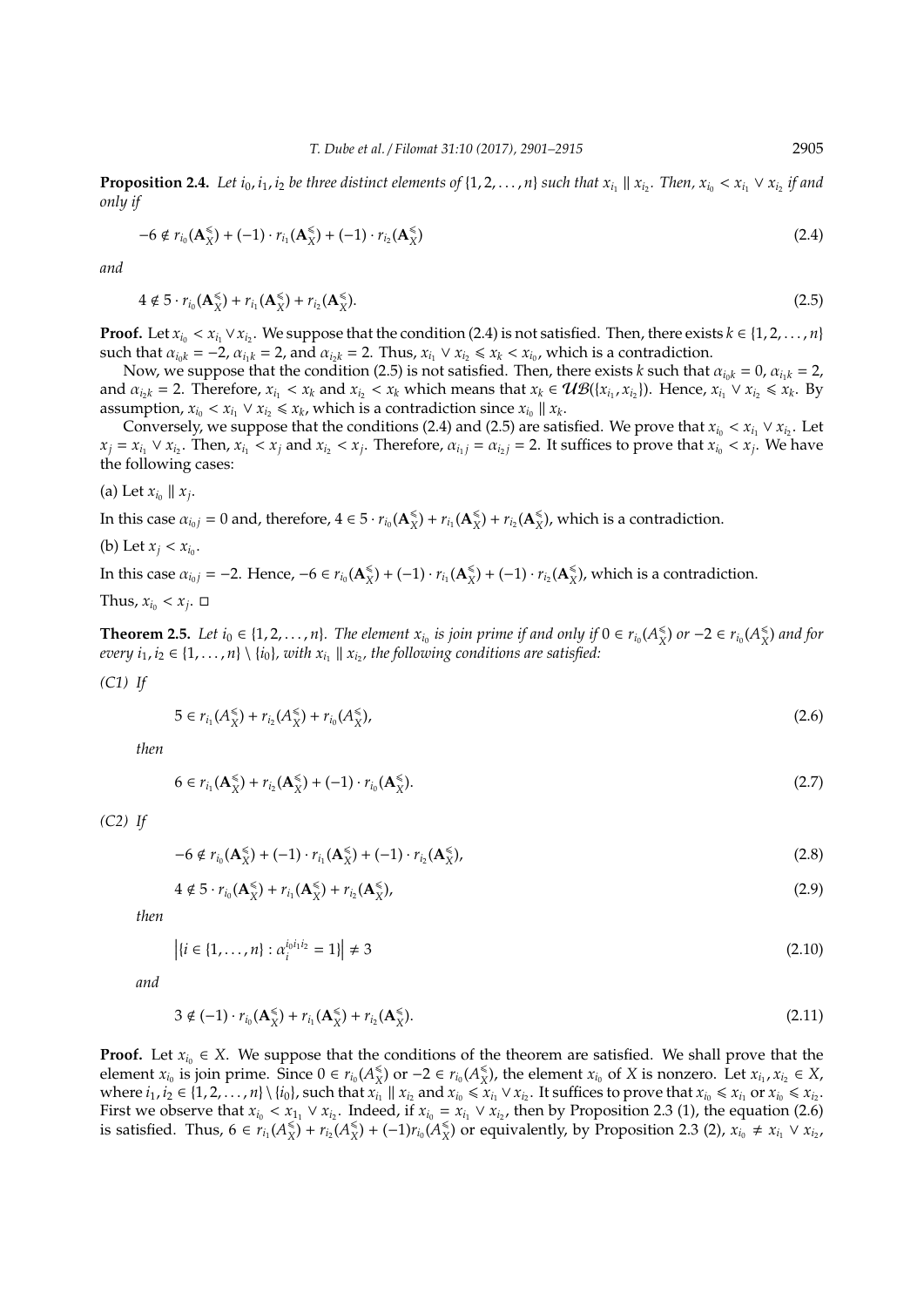which is a contradiction. Thus,  $x_{i_0} < x_{1_1} \vee x_{i_2}$ . Since  $x_{i_1} \parallel x_{i_2}$ , by Proposition 2.4, (2.8) and (2.9) are satisfied. Therefore, by assumption, (2.10) and (2.11) are satisfied. Thus, by Proposition 2.2 (2),  $\alpha_{i_0i_1} = 2$  or  $\alpha_{i_0i_2} = 2$ . Equivalently,  $x_{i_0} \le x_{i_1}$  or  $x_{i_0} \le x_{i_2}$ . Thus,  $x_{i_0}$  is join prime element of X.

Conversely, let  $x_i$ <sup>0</sup> be a join prime element of *X*. We shall prove the conditions of the theorem. Since the element  $x_{i_0}$  of *X* is nonzero, we have  $0 \in r_{i_0}(A_{X}^{\leq})$  $\binom{2}{X}$  or −2 ∈  $r_{i_0}$  ( $A_X^{\leq}$  $\binom{≤}{X}$ . We consider *i*<sub>1</sub>, *i*<sub>2</sub> ∈ {1, . . . , *n*} \ {*i*<sub>0</sub>} with  $x_{i_1} \parallel x_{i_2}$ . We suppose that the equation (2.6) is satisfied. We shall prove the equation (2.7). We suppose that  $6 \notin r_{i_1}(A_X^{\leq})$  $\binom{2}{X}$  +  $r_{i_2}(A_X^{\leq})$  $(\frac{2}{x}) + (-1) \cdot r_{i_0}(A_{X}^{\leq$  $\chi$ <sup>₹</sup>). By Proposition 2.3 (2),  $x_{i_0} = x_{i_1} \vee x_{i_2}$ , which is a contradiction since  $x_{i_0}$  is join prime. We suppose that the conditions (2.8) and (2.9) are satisfied. Then, by Proposition 2.4,  $x_{i_0} < x_{i_1} \vee x_{i_2}$ . We prove the relations (2.10) and (2.11). We suppose that

$$
|{i \in \{1, ..., n\}} : \alpha_i^{i_0 i_1 i_2} = 1\}| = 3.
$$
\n(2.12)

By (2.12) we have  $\alpha_{i_0i_1} = \alpha_{i_0i_2} = \alpha_{i_1i_2} = 0$  and, therefore,  $x_{i_0} \nless x_{i_1}$  and  $x_{i_0} \nless x_{i_2}$  which is a contradiction (since  $x_{i_0}$  is join prime). Now we suppose that

$$
3 \in (-1) \cdot r_{i_0}(\mathbf{A}_{X}^{\leqslant}) + r_{i_1}(\mathbf{A}_{X}^{\leqslant}) + r_{i_2}(\mathbf{A}_{X}^{\leqslant}).
$$
\n(2.13)

By (2.13) we have  $\alpha_{i_0i_1} = -2$  or  $\alpha_{i_0i_2} = -2$ . Moreover, since  $x_{i_0} < x_{i_1} \vee x_{i_2}$  and  $x_{i_0}$  is a join prime element of *X*, we have  $\alpha_{i_0i_1} = 2$  or  $\alpha_{i_0i_2} = 2$ . Therefore, we have the following cases:

(1) 
$$
\alpha_{i_0i_1} = -2 \text{ or } \alpha_{i_0i_2} = 2
$$

In this case  $x_{i_1} < x_{i_2}$ , which is a contradiction since  $x_{i_1} \parallel x_{i_2}$ .

(2) 
$$
\alpha_{i_0 i_1} = 2 \text{ or } \alpha_{i_0 i_2} = -2
$$

In this case  $x_{i_2} < x_{i_1}$ , which is a contradiction since  $x_{i_1} \parallel x_{i_2}$ .  $\Box$ 

Let  $X = \{x_1, \ldots, x_n\}$  be a finite lattice. Using Theorem 2.5 we can compute the set of join prime elements of *X* in the following manner.

**Algorithm 2.6.** Our intended algorithm consists of the following steps:

**Step 1:** Find the *n* rows  $r_1(A_{X}^{\leq})$  $(X)$ ,  $r_2(A_X^{\leq$  $(X \times X)$ , ...,  $r_n(A_X^{\leq n})$  $(X)$  of the order-matrix  $A_X^{\leq}$  $X \propto X$ . **Step 2:** Set  $k = 0$  and  $j = 1$ .

**Step 3:** If  $0 \in r_j(A_{\text{X}}^{\leq})$  $\binom{≤}{X}$  or  $-2 \in r_j(A_X^{\leq}$  $^*_{X}$ ), then go to Step 4. Otherwise, go to Step 7.

**Step 4:** Find the  $1 \times n$  matrices

$$
r_{i_1}(A_{X}^{\leq}) + r_{i_2}(A_{X}^{\leq}) + r_{j}(A_{X}^{\leq})
$$
  
\n
$$
r_{i_1}(A_{X}^{\leq}) + r_{i_2}(A_{X}^{\leq}) + (-1) \cdot r_{j}(A_{X}^{\leq})
$$
  
\n
$$
r_{j}(A_{X}^{\leq}) + (-1) \cdot r_{i_1}(A_{X}^{\leq}) + (-1) \cdot r_{i_2}(A_{X}^{\leq})
$$
  
\n
$$
5 \cdot r_{j}(A_{X}^{\leq}) + r_{i_1}(A_{X}^{\leq}) + r_{i_2}(A_{X}^{\leq})
$$
  
\n
$$
(-1) \cdot r_{j}(A_{X}^{\le}) + r_{i_1}(A_{X}^{\le}) + r_{i_2}(A_{X}^{\le}),
$$

and the set

$$
\{i\in\{1,\ldots,n\}:a_i^{ji_1i_2}=1\}
$$

for each  $i_1, i_2 \in \{1, 2, ..., n\} \setminus \{j\}$  with  $\alpha_{i_1 i_2} = 0$ .

**Step 5:** Check the following:

• If

$$
5 \in r_{i_1}(A_{X}^{\leq}) + r_{i_2}(A_{X}^{\leq}) + r_{j}(A_{X}^{\leq}),
$$

then

$$
6 \in r_{i_1}(A_{X}^{\leq}) + r_{i_2}(A_{X}^{\leq}) + (-1) \cdot r_{j}(A_{X}^{\leq}).
$$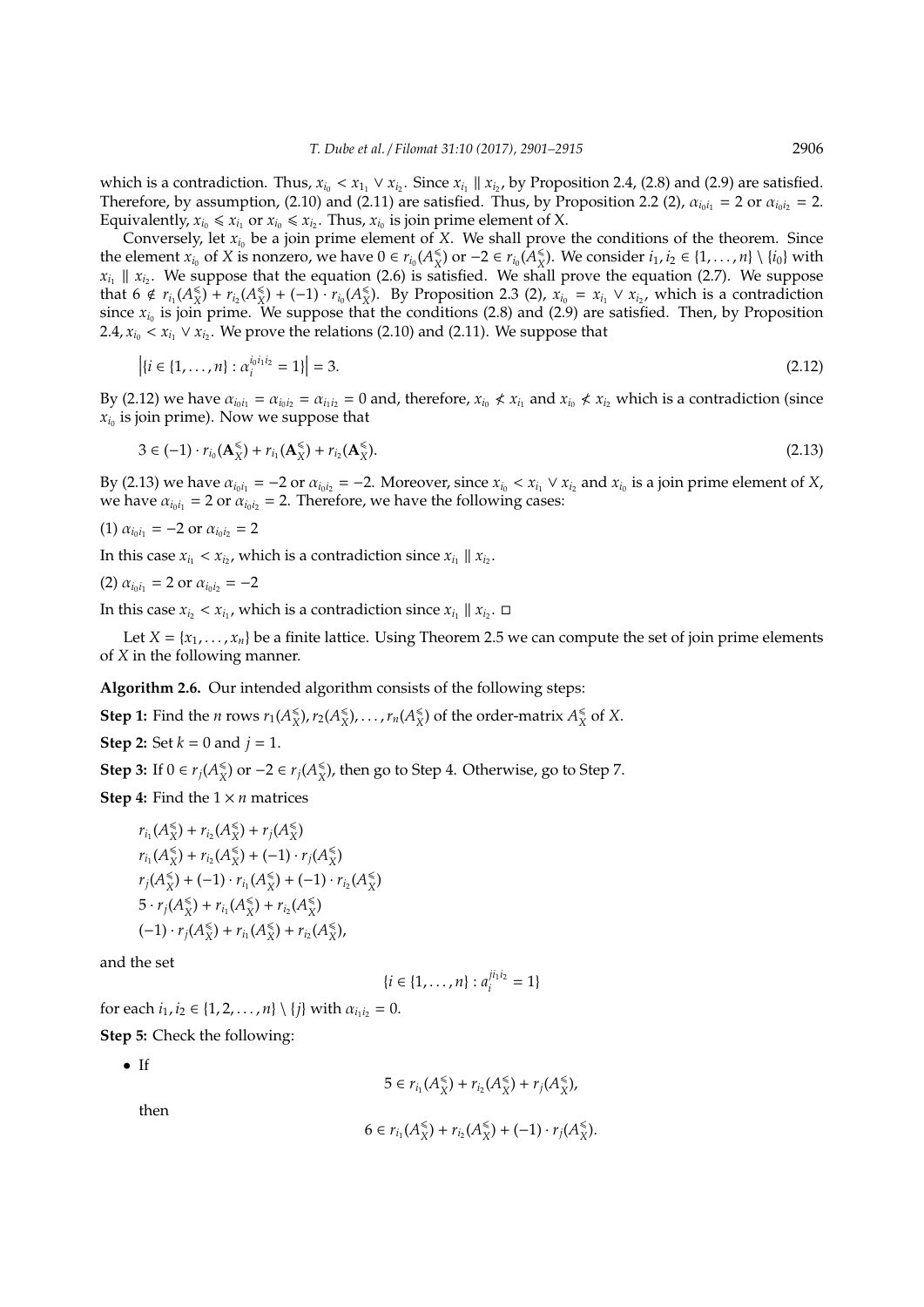• If

$$
-6 \notin r_j(A_X^{\leq}) + (-1) \cdot r_{i_1}(A_X^{\leq}) + (-1) \cdot r_{i_2}(A_X^{\leq})
$$
\n
$$
4 \notin 5 \cdot r_j(A_X^{\leq}) + r_{i_1}(A_X^{\leq}) + r_{i_2}(A_X^{\leq})
$$
\nthen\n
$$
\left| \{ i \in \{1, ..., n\} : a_i^{j i_1 i_2} = 1 \} \right| \neq 3
$$
\nand\n
$$
3 \notin (-1) \cdot r_j(A_X^{\leq}) + r_{i_1}(A_X^{\leq}) + r_{i_2}(A_X^{\leq}).
$$

If the above are true, then put  $x_{i_k} = x_j$  and go to Step 6. Otherwise, go to Step 7.

**Step 6:** Put  $k \leftarrow k + 1$  (meaning the number  $k + 1$  replaces the old  $k$ ) and go to Step 7.

**Step 7:** If  $j < n$ , then put  $j \leftarrow j+1$  (meaning the number  $j+1$  replaces the old  $j$ ) and go to Step 3. Otherwise, go to Step 8.

**Step 8:** Create the set  $\{x_{i_0}, x_{i_1}, \ldots, x_{i_k}\}.$ 

**Remark 2.7.** Let *m* be the number of 2-element antichains. Algorithm 2.6 iterates at most  $n \cdot \binom{m}{2}$  times to calculate 5 matrices and the set mentioned above.

**Example 2.8.** Let  $(X, \leq)$  be the lattice represented by the diagram of Figure 2.



Figure 2: The lattice  $(X, \leq)$ 

The order-matrix of *X* is the following  $8 \times 8$  matrix:

$$
\mathbf{A}_{\bar{x}}^{\leq} = \begin{pmatrix}\n1 & 2 & 2 & 2 & 2 & 2 & 2 & 2 & 2 \\
-2 & 1 & 0 & 2 & 2 & 2 & 2 & 2 & 2 \\
-2 & 0 & 1 & 2 & 2 & 2 & 2 & 2 \\
-2 & -2 & -2 & 1 & 2 & 2 & 2 & 2 \\
-2 & -2 & -2 & -2 & 1 & 2 & 2 & 2 \\
-2 & -2 & -2 & -2 & -2 & 0 & 1 & 2 \\
-2 & -2 & -2 & -2 & -2 & -2 & -2 & 1\n\end{pmatrix}.
$$

Using Theorem 2.5, we show that  $x_4$  is not join prime, but  $x_5$  is. Later on in Example 4.6 we shall exhibit all join primes of this lattice. Consider the element  $x_5$ . For the elements  $x_6$  and  $x_7$ , for which  $x_6 \parallel x_7$ , we have

$$
5 \notin r_6(A_X^{\leqslant}) + r_7(A_X^{\leqslant}) + r_5(A_X^{\leqslant}) = \left( \begin{array}{cccc} -6 & -6 & -6 & -3 & 3 & 3 & 6 \end{array} \right).
$$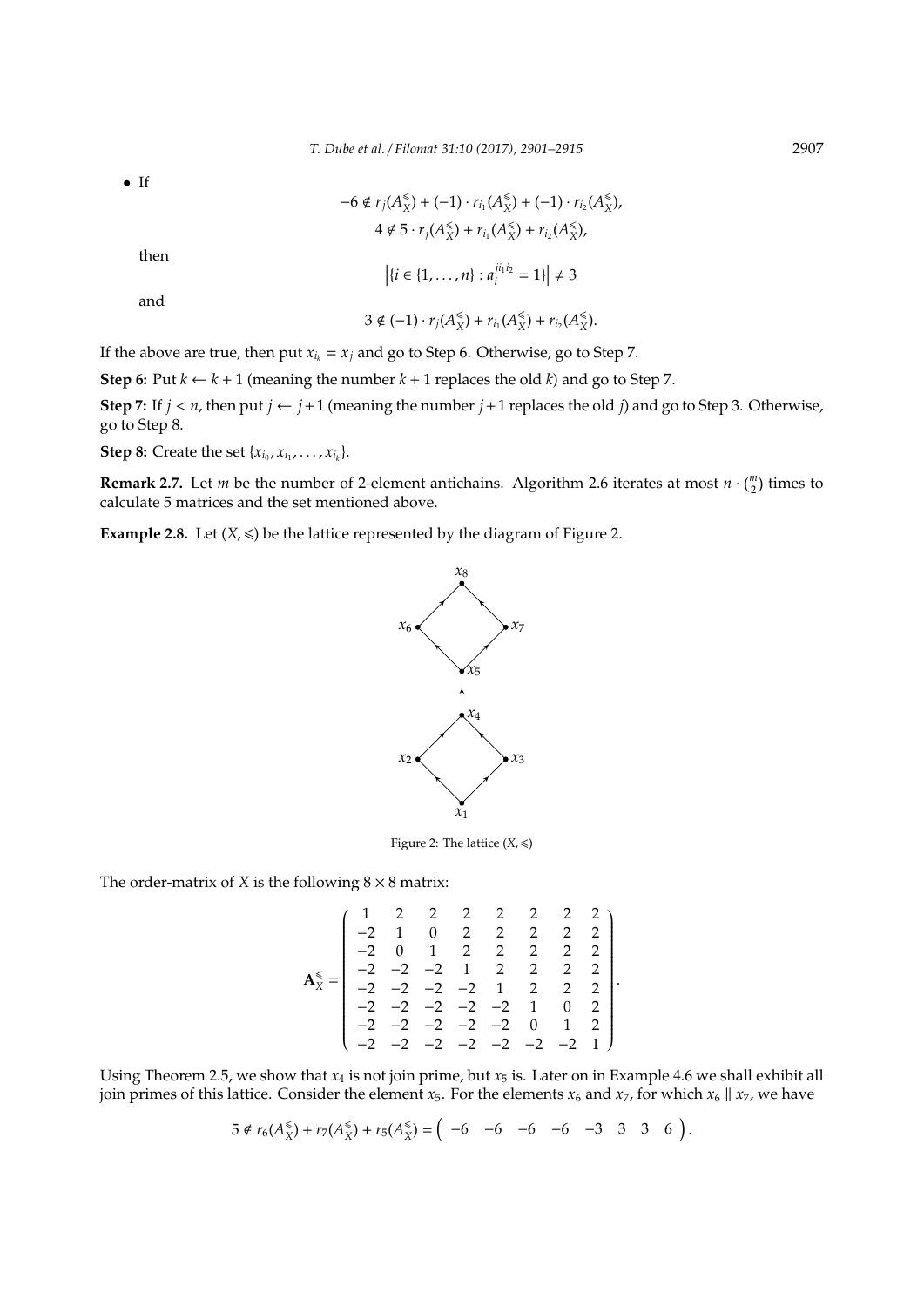Moreover,

$$
-6 \notin r_5(A_X^{\leq}) + (-1) \cdot r_6(A_X^{\leq}) + (-1) \cdot r_7(A_X^{\leq}) = \left(2 \quad 2 \quad 2 \quad 2 \quad 5 \quad 1 \quad 1 \quad -2\right),
$$
  

$$
4 \notin 5 \cdot r_5(A_X^{\leq}) + r_6(A_X^{\leq}) + r_7(A_X^{\leq}) = \left(-14 \quad -14 \quad -14 \quad -14 \quad 1 \quad 11 \quad 11 \quad 14\right),
$$
  

$$
\{i \in \{1, 2, ..., 8\} : a_i^{567} = 1\} = \emptyset
$$

and

$$
3 \notin (-1) \cdot r_5(A_X^{\leqslant}) + r_6(A_X^{\leqslant}) + r_7(A_X^{\leqslant}) = \left( \begin{array}{cccc} -2 & -2 & -2 & -2 & -5 & -1 & -1 & 2 \end{array} \right).
$$

In a similar way we see that for the elements  $x_2$  and  $x_3$ , for which  $x_2 \parallel x_3$ , the conditions of the theorem are satisfied. It follows directly that the element  $x_5$  is join prime.

The element  $x_4$  is not join prime since

$$
5 \in r_2(A_X^{\leqslant}) + r_3(A_X^{\leqslant}) + r_4(A_X^{\leqslant}) = \left( \begin{array}{cccc} -6 & -1 & -1 & 5 & 6 & 6 & 6 \end{array} \right)
$$

and

$$
6 \notin r_2(A_X^{\leqslant}) + r_3(A_X^{\leqslant}) + (-1) \cdot r_4(A_X^{\leqslant}) = \left( \begin{array}{cccc} -2 & 3 & 3 & 3 & 2 & 2 & 2 & 2 \end{array} \right).
$$

## **3. An Algorithm for Calculating the Height of a Finite Poset**

We start by reminding the reader how the incidence matrix is defined.

**Definition 3.1.** (see [1]) Let  $(X, \leq)$  be a poset, where  $X = \{x_1, \ldots, x_n\}$ . The  $n \times n$  matrix  $T_X^{\leq}$  $X^*_{X} = (t_{ij})$ , where

$$
t_{ij} = \begin{cases} 1, & \text{if } x_i \leq x_j \\ 0, & \text{otherwise} \end{cases}
$$

is called the *incidence matrix* of *X*.

**Notation 3.2.** (1) The *n* columns of the incidence matrix  $T_{\text{X}}^{\text{S}}$  $\frac{1}{X}$  are denoted by  $C_1(T_X^{\leq})$  $\binom{m}{X}$ , ...,  $C_n(T_X^{\leq n})$ *X* ). Let

$$
C = \begin{pmatrix} c_1 \\ c_2 \\ \vdots \\ c_n \end{pmatrix} \text{ and } C' = \begin{pmatrix} c'_1 \\ c'_2 \\ \vdots \\ c'_n \end{pmatrix}
$$

be two  $n \times 1$  matrices. Then, by  $C + C'$  we denote the  $n \times 1$  matrix

$$
C + C' = \left( \begin{array}{c} c_1 + c'_1 \\ c_2 + c'_2 \\ \vdots \\ c_n + c'_n \end{array} \right).
$$

Also, we write  $C \leq C'$  if only if  $c_i \leq c'_i$  $i<sub>i</sub>$  for each  $i = 1, \ldots, n$ .

(2) We denote by  $\mathbf{1}_{i_1}$  and  $\mathbf{2}_{i_1}$ , where  $i_1 \in \{1, \ldots, n\}$ , respectively, the  $n \times 1$  matrices

$$
\begin{pmatrix} \alpha_{i_1}^1 \\ \alpha_{i_1}^2 \\ \vdots \\ \alpha_{i_1}^n \end{pmatrix}, \ \alpha_{i_1}^i = \begin{cases} 1, & \text{if } i = i_1 \\ 0, & \text{otherwise} \end{cases}
$$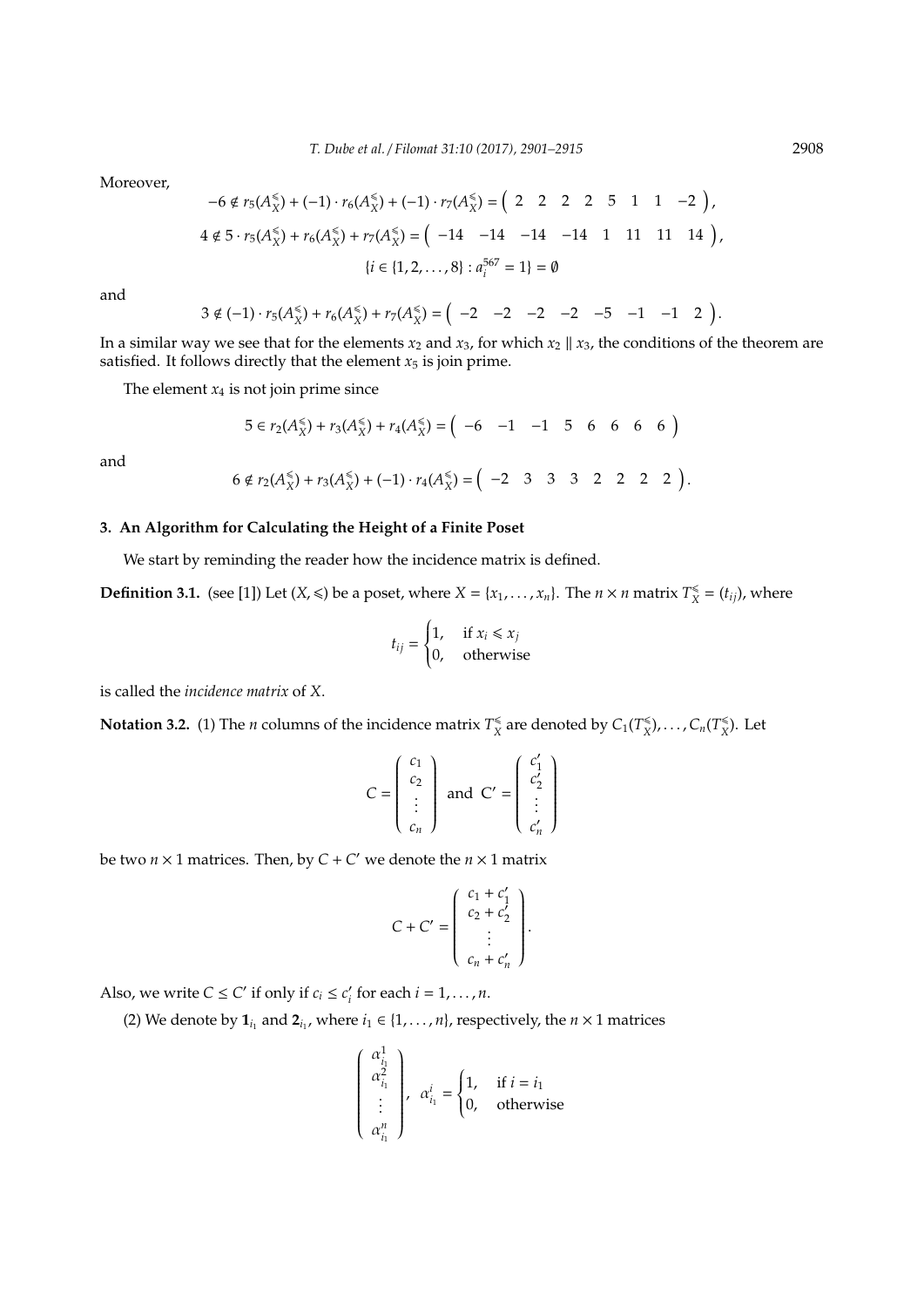and

$$
\begin{pmatrix}\n\beta_{i_1}^1 \\
\beta_{i_1}^2 \\
\vdots \\
\beta_{i_1}^n\n\end{pmatrix}, \ \beta_{i_1}^i = \begin{cases}\n2, & \text{if } i = i_1 \\
0, & \text{otherwise.} \n\end{cases}
$$

Also, we denote by  $2_{i_1i_2...i_m}$ , where  $i_1, i_2,..., i_m$  are distinct elements of  $\{1,..., n\}$  and  $m \leq n$ , the  $n \times 1$  matrix

$$
\begin{pmatrix}\n\gamma_{i_1i_2\ldots i_m}^1 \\
\gamma_{i_1i_2\ldots i_m}^2 \\
\vdots \\
\gamma_{i_1i_2\ldots i_m}^n\n\end{pmatrix},\n\gamma_{i_1i_2\ldots i_m}^i = \begin{cases}\n2, & \text{if } i \in \{i_1, i_2, \ldots, i_m\} \\
0, & \text{otherwise.} \n\end{cases}
$$

(3) Let  $T_{\text{X}}^{\leq$  $X = (t_{ij})$  be the incidence matrix of *X*. We denote by  $C_{i_2 i_1}(T_X^{\leq})$  $\binom{1}{X}$ , where  $i_1, i_2$  are distinct elements of {1, . . . , *n*}, the *n* × 1 matrix

$$
\begin{pmatrix} c_{i_2i_1}^1 \\ c_{i_2i_1}^2 \\ \vdots \\ c_{i_2i_1}^n \end{pmatrix}, \ c_{i_2i_1}^i = \begin{cases} t_{i_2i_1}, & \text{if } i = i_1 \\ 1, & \text{if } i = i_2 \\ 0, & \text{otherwise.} \end{cases}
$$

**Theorem 3.3.** Let  $(X, \leq)$  be a poset,  $X = \{x_1, \ldots, x_n\}$  and let  $i_1, i_2, \ldots, i_k$ , where  $k \leq n$ , be distinct elements of {1, . . . , *n*}*. Then,*

$$
\mathbf{1}_{i_1} + C_{i_2 i_1} (T_X^{\leqslant}) + C_{i_3 i_2} (T_X^{\leqslant}) + \ldots + C_{i_k i_{k-1}} (T_X^{\leqslant}) \geq \mathbf{2}_{i_1 i_2 i_3 \ldots i_{k-1}}
$$
\n
$$
(3.1)
$$

*if and only if*

$$
x_{i_1} > x_{i_2} > x_{i_3} > \ldots > x_{i_k}.\tag{3.2}
$$

**Proof.** Let the condition (3.1) be satisfied. We prove that  $x_{i_1} > x_{i_2} > x_{i_3} > ... > x_{i_k}$ . We suppose that there exists  $a \in \{1, 2, \ldots, k-1\}$  such that  $x_{i_{a+1}} \nless x_{i_a}$  or equivalently  $t_{i_{a+1}i_a} = 0$ . By the definition of the matrix  $C_{i_{a+1}i_a}(T_X^{\leqslant})$  $\binom{<}{X}$ , we have  $c_{i_a}^{i_a}$  $\int_{i_{a+1}i_a}^{i_a} = t_{i_{a+1}i_a} = 0.$ 

Let *a* = 1. Then,  $c_{i_2}^{i_1}$  $i_1$ <sup>*i*<sub>1</sub></sup> = 0. Since the elements *i*<sub>1</sub>, *i*<sub>2</sub>, . . . , *i*<sub>*k*</sub> of {1, . . . , *n*} are distinct, by the definition of the matrix  $C_{i_{l+1}i_l}(T^\leqslant_X)$  $\binom{m}{X}$  we have  $c_{i_l}^{i_1}$ *i*<sup>*l*</sup></sup><sub>*i*<sub>*l*+1</sub>*i*<sub>*l*</sub></sub> = 0, for each *l* ∈ {2, 3, . . . , *k* − 1}. Thus,

$$
\alpha_{i_1}^{i_1} + c_{i_2i_1}^{i_1} + c_{i_3i_2}^{i_1} + \ldots + c_{i_ki_{k-1}}^{i_1} = 1 + 0 + 0 + \ldots + 0 = 1 < 2 = \gamma_{i_1i_2i_3\ldots i_{k-1}}^{i_1}
$$

and, therefore,  $\mathbf{1}_{i_1} + C_{i_2 i_1} (T_X^{\leq})$  $C_{i_3 i_2}^{\le}(T_X^{\le})$  $\binom{m}{X}$  + ... +  $C_{i_k i_{k-1}} (T_X^{\leq}$  $\binom{≤}{X}$  ≱ 2<sub>*i*<sub>1</sub>*i*<sub>2</sub>*i*<sub>3</sub>...*i*<sub>*k*−1</sub></sub>, which is a contradiction.

Let *a* > 1. By the definition of the matrix  $C_{i_a i_{a-1}}(T_X^{\leq})$ *X* ), *c ia*  $a_i^{i_a} = 1$ . Since the elements  $i_1, i_2, ..., i_k$  of  $\{1, ..., n\}$ are distinct, by the definition of the matrix  $C_{i_{l+1}i_{l}}(T^{\leq}_X)$  $\binom{m}{X}$  we have  $c_{i_l}^{i_a}$  $a_i^{i_a} = 0$ , for each  $l \in \{1, 2, ..., k-1\} \setminus \{a-1, a\}.$ Hence,

$$
\alpha_{i_1}^{i_a} + c_{i_2i_1}^{i_a} + \ldots + c_{i_ai_{a-1}}^{i_a} + c_{i_{a+1}i_a}^{i_a} + \ldots + c_{i_ki_{k-1}}^{i_a} = 0 + 0 + \ldots + 1 + 0 + \ldots + 0 = 1 < 2 = \gamma_{i_1i_2i_3\ldots i_{k-1}}^{i_a}
$$

and, therefore,  $\mathbf{1}_{i_1} + C_{i_2 i_1} (T_X^{\leq \mathbb{R}})$  $(X \times X) + C_{i_3 i_2} (T_X^*$  $\binom{m}{X}$  + ... +  $C_{i_k i_{k-1}} (T_X^{\leq}$ *X* ) **2***<sup>i</sup>*1*i*2*i*3...*ik*−<sup>1</sup> , which is a contradiction. Thus, in each case the condition (3.2) is satisfied.

Conversely, let the condition (3.2) be satisfied. We prove that

$$
\mathbf{1}_{i_1}+C_{i_2i_1}(T_{\bar{X}}^{\leq})+C_{i_3i_2}(T_{\bar{X}}^{\leq})+\ldots+C_{i_ki_{k-1}}(T_{\bar{X}}^{\leq})\geq \mathbf{2}_{i_1i_2i_3\ldots i_{k-1}}.
$$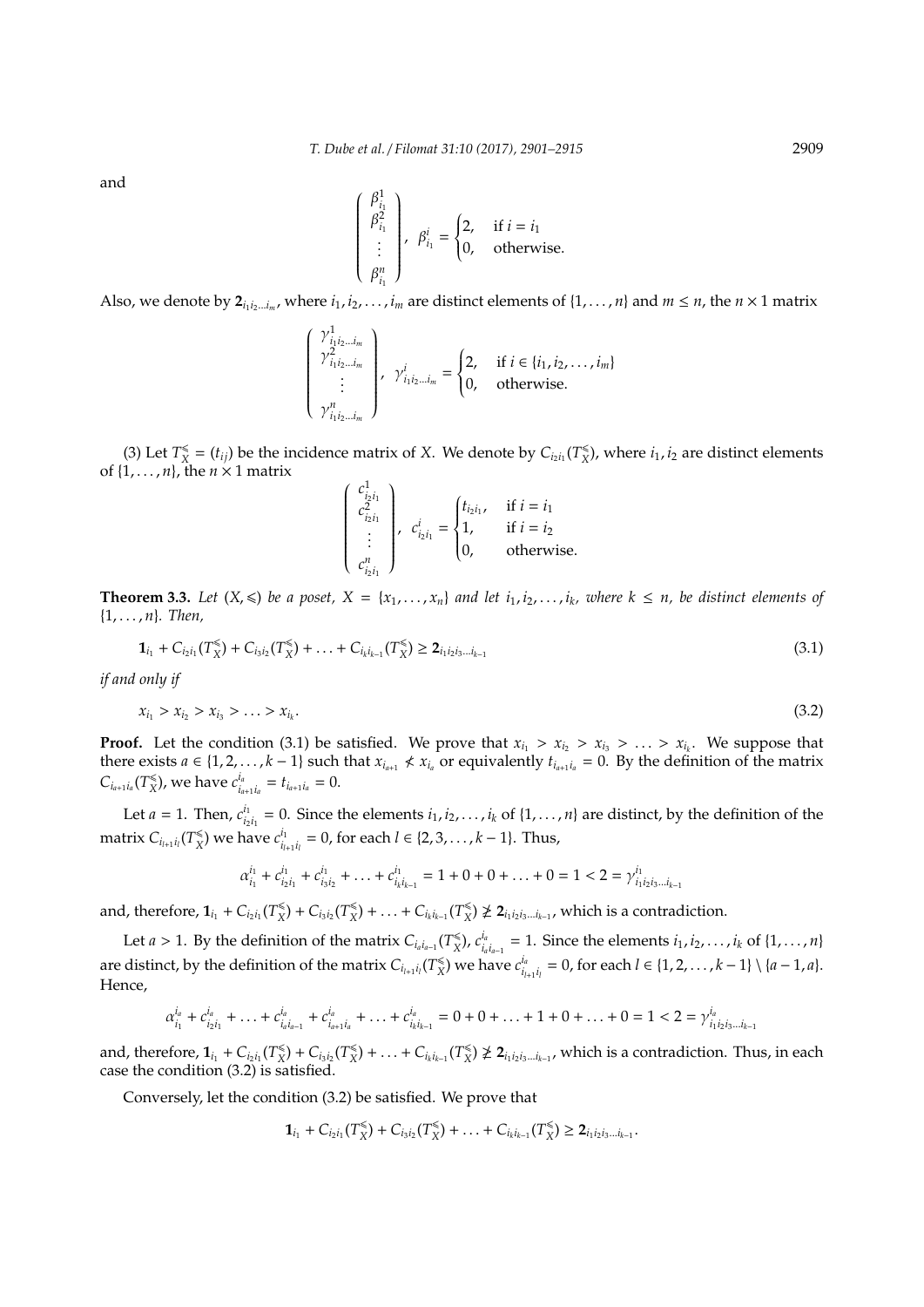We suppose that  $\mathbf{1}_{i_1} + C_{i_2 i_1} (T_X^{\leq \mathbb{R}})$  $C_{i_3 i_2}^{\le}(T_X^{\le})$  $\binom{m}{X}$  + ... +  $C_{i_k i_{k-1}} (T_X^{\leq}$  $\binom{4}{x}$   $\ngeq 2$ <sub>*i*1*i*<sub>2</sub>*i*<sub>3</sub>...*i*<sub>*k*−1</sub></sub>. There exists *a* ∈ {1*,* 2*,* . . . *, k* − 1} such that  $\alpha_i^{i_a}$  $i_a$ <sub>*i*<sub>1</sub></sub> +  $c_{i_2}$ <sup>*i<sub>a</sub>*</sup>  $\frac{i_a}{i_2 i_1} + \ldots + c_{i_k}^{i_a}$  $i_{i_k i_{k-1}}$  ∈ {0, 1}.

Let  $a = 1$ . Then,  $\alpha_{i_1}^{i_1}$  $i_1^{i_1} = 1$ . Hence,  $\alpha_{i_1}^{i_1}$  $i_1$ <sup>*i*</sup><sub>1</sub> +  $c_{i_2}$ <sup>*i*</sup><sub>1</sub>  $\frac{i_1}{i_2 i_1} + \ldots + c_{i_k}^{i_1}$  $\frac{i_1}{i_k i_{k-1}} = 1$  and  $c_{i_2}^{i_1}$  $\frac{u_1}{u_2 i_1} = 0$ . Therefore, by the definition of the matrix  $C_{i_2i_1}(T_X^{\leq$  $\mathbf{x}$ <sup>2</sup>), we have  $t_{i_2 i_1} = 0$  or equivalently  $x_{i_2} \nless x_{i_1}$ , which is a contradiction.

Let *a* > 1. By the definition of the matrix  $C_{i_a i_{a-1}}(T_X^{\leq})$ *X* ), *c ia*  $\frac{a}{i_a i_{a-1}} = 1$ . So we have

$$
\alpha_{i_1}^{i_a} + c_{i_2i_1}^{i_a} + \ldots + c_{i_{a}i_{a-1}}^{i_a} + c_{i_{a+1}i_a}^{i_a} + \ldots + c_{i_ki_{k-1}}^{i_k} = 1.
$$

Thus,  $c_i^{i_a}$  $\int_{a_{n+1}i_a}^{i_a} = 0$  and, therefore, by the definition of the matrix  $C_{i_{a+1}i_a}(T_X^{\leq i_a})$  $\binom{K}{X}$ , we have  $t_{i_{a+1}i_a} = 0$  or equivalently *x*<sub>*i*<sub>*a*+1</sub> ≮ *x*<sup>*i*</sup><sub>*a*</sub><sup>*i*</sup>, which is a contradiction. Thus, the condition (3.1) is satisfied.  $\Box$ </sub>

**Corollary 3.4.** Let  $(X, \leq)$  be a poset, where  $X = \{x_1, \ldots, x_n\}$ . Then,  $h(X) = k$ ,  $1 \leq k \leq n$ , if and only if there exist *distinct elements*  $i_1^k$ ,  $i_2^k$ , ...,  $i_k^k$  of  $\{1, \ldots, n\}$  such that

$$
(1) \mathbf{1}_{i_1^k} + C_{i_2^k i_1^k}(T_X^{\leq}) + \ldots + C_{i_k^k i_{k-1}^k}(T_X^{\leq}) \geq 2_{i_1^k i_2^k \ldots i_{k-1}^k}
$$

(2)  $\mathbf{1}_{i_1} + C_{i_2 i_1} (T_X^{\leq}$  $\binom{m}{X}$  + ... +  $C_{i_{k+1}i_k}(T_X^{\leq}$  $\leq$   $\geq$   $2_{i_1 i_2 \dots i_k}$  for every distinct elements  $i_1, i_2, \dots, i_{k+1}$  of  $\{1, \dots, n\}$ *.* 

**Proof.** Let  $h(X) = k$ , where  $1 \le k \le n$ . Then, there exist distinct elements  $i_1^k, i_2^k, \ldots, i_k^k$  of  $\{1, \ldots, n\}$  such that  $x_{i_1^k} < x_{i_2^k} < \ldots < x_{i_k^k}$ . By Theorem 3.3 we have

$$
\mathbf{1}_{i_1^k}+C_{i_2^k i_1^k}(T_X^{\leq})+\ldots+C_{i_k^k i_k^k}(T_X^{\leq})\geq 2_{i_1^k i_2^k\ldots i_{k-1}^k}.
$$

Also, any subset  $\{x_{i_1}, x_{i_2}, \ldots, x_{i_{k+1}}\}$  of *X* is not a chain or equivalently, by Theorem 3.3,

$$
\mathbf{1}_{i_1}+C_{i_2i_1}(T_{X}^{\leq})+\ldots+C_{i_{k+1}i_k}(T_{X}^{\leq})\ngeq \mathbf{2}_{i_1i_2\ldots i_k}.
$$

Conversely, suppose that there exist distinct elements  $i_1^k, i_2^k, \ldots, i_k^k$  of  $\{1, \ldots, n\}$  such that

$$
\mathbf{1}_{i_1^k} + C_{i_2^k i_1^k}(T_X^{\leq}) + \ldots + C_{i_k^k i_{k-1}^k}(T_X^{\leq}) \geq 2_{i_1^k i_2^k \ldots i_{k-1}^k}
$$

and

$$
\mathbf{1}_{i_1}+C_{i_2i_1}(T_{X}^{\leq})+\ldots+C_{i_{k+1}i_k}(T_{X}^{\leq})\ngeq \mathbf{2}_{i_1i_2\ldots i_k}
$$

for every distinct elements  $i_1, i_2, \ldots, i_{k+1}$  of  $\{1, \ldots, n\}$ . Then, by Theorem 3.3, we have  $x_{i_1^k} < x_{i_2^k} < \ldots < x_{i_k^k}$ . Also, any subset  $\{x_{i_1}, x_{i_2}, \ldots, x_{i_{k+1}}\}$  of *X* is not a chain. Thus,  $h(X) = k$ .  $\Box$ 

Using Corollary 3.4 we give an algorithm for computing the height of a finite poset.

**Algorithm 3.5.** Let  $(X, \leq)$  be a poset, where  $X = \{x_1, \ldots, x_n\}$ . Our intended algorithm consists of the following  $n - 1$  steps:

#### **Step 1.**

Find the sums  $\mathbf{1}_{i_1} + C_{i_2 i_1} (T_X^{\leq}$  $\frac{1}{X}$  for each distinct elements *i*<sub>1</sub>, *i*<sub>2</sub> of {1, . . . , *n*}. If there exist distinct elements *i*<sub>1</sub>, *i*<sub>1</sub> of  $\{1, ..., n\}$  such that  $\mathbf{1}_{i_1^1} + C_{i_2^1 i_1^1} (T_X^{\leq}$  $X \leq \sum_{i=1}^{k}$ , then go to the Step 2. Otherwise print  $h(X) = 1$ .

#### **Step 2.**

Find the sums  $\mathbf{1}_{i_1} + C_{i_2 i_1} (T_X^{\leq}$  $(X \times X) + C_{i_3 i_2} (T_X^*$  $\frac{1}{X}$  for each distinct elements *i*<sub>1</sub>, *i*<sub>2</sub>, *i*<sub>3</sub> of {1, . . . , *n*} with **1**<sub>*i*<sub>1</sub></sub> + *C*<sub>*i*<sub>2</sub>*i*<sub>1</sub></sub> (*T*<sub>X</sub><sup>-</sup>  $X^{\leqslant}$  $\geqslant$  2<sub>*i*1</sub></sub>. If there exist distinct elements  $i_1^2$ ,  $i_2^2$ ,  $i_3^2$  of  $\{1, ..., n\}$  such that  $\mathbf{1}_{i_1^2} + C_{i_2^2 i_1^2} (T_X^2)$  $C_{i_3^2 i_2^2}^*(T_X^*$  $\binom{1}{X} \geq 2_{i_1^2 i_2^2}$ , then go to the Step 3. Otherwise print  $h(X) = 2$ .

. . . . . . . . . . . . . . . . . . . . . . . . . . .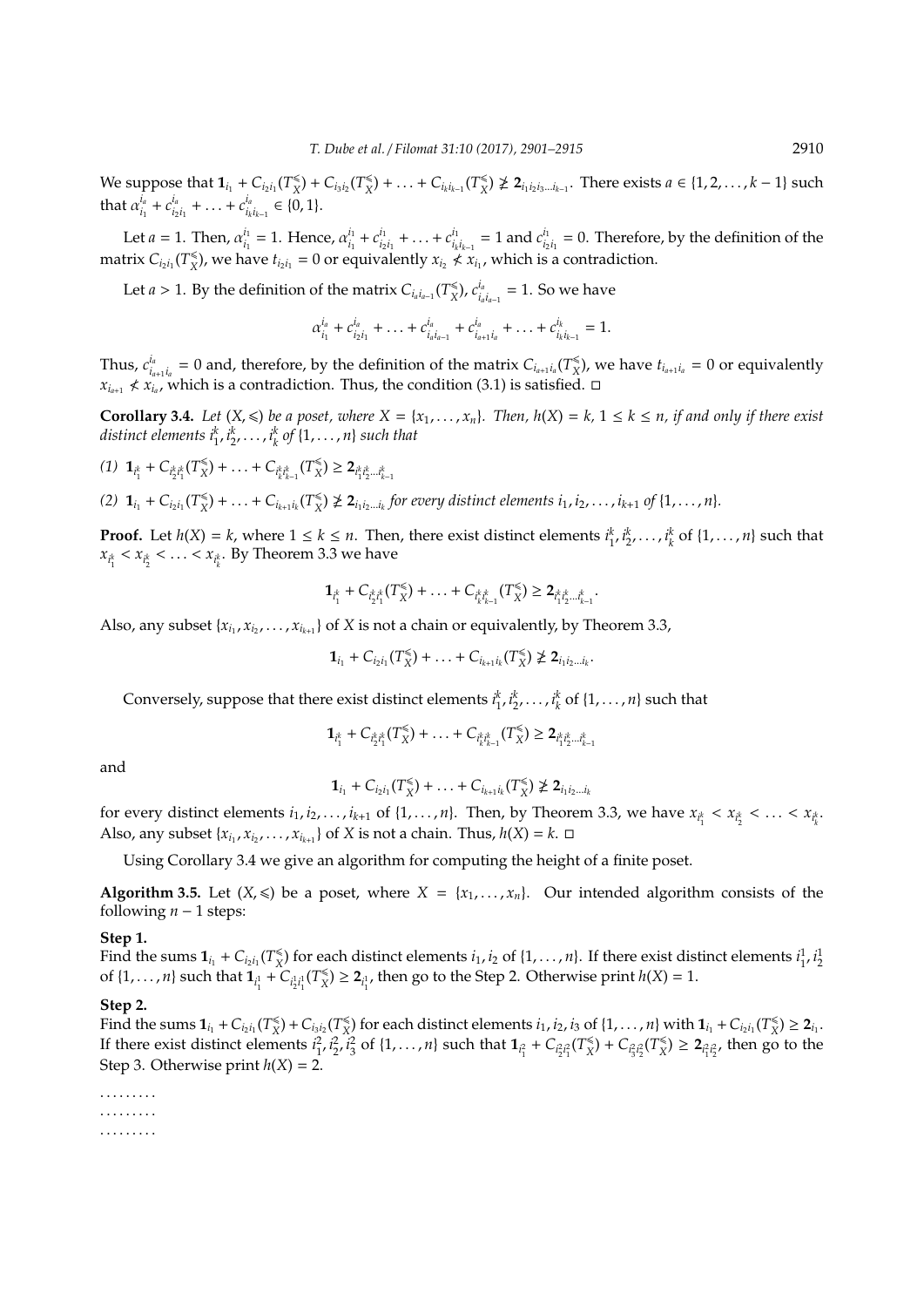Step  $n - 2$ .

Find the sums  $\mathbf{1}_{i_1} + C_{i_2 i_1} (T_X^{\leq}$  $\binom{K}{X}$  + ... +  $C_{i_{n-1}i_{n-2}}(T_X^K)$  $\binom{≤}{X}$  for each distinct elements *i*<sub>1</sub>, *i*<sub>2</sub>, . . . , *i*<sub>*n*−1</sub> of {1, . . . , *n*} with

$$
\mathbf{1}_{i_1}+C_{i_2i_1}(T_{X}^{\leq})+\ldots+C_{i_{n-2}i_{n-3}}(T_{X}^{\leq})\geq 2_{i_1i_2\ldots i_{n-3}}.
$$

If there exist distinct elements  $i_1^{n-2}, i_2^{n-2}, \ldots, i_{n-1}^{n-2}$  of  $\{1, \ldots, n\}$  such that

$$
\mathbf{1}_{i_1^{n-2}}+C_{i_2^{n-2}i_1^{n-2}}(T_{X}^{\leq})+\ldots+C_{i_{n-1}^{n-2}i_{n-2}^{n-2}}(T_{X}^{\leq})\geq \mathbf{2}_{i_1^{n-2}i_2^{n-2}\ldots i_{n-2}^{n-2}},
$$

then go to the Step  $n - 1$ . Otherwise print  $h(X) = n - 2$ .

#### Step  $n - 1$ .

Find the sums  $\mathbf{1}_{i_1} + C_{i_2 i_1} (T_X^{\leq}$  $(X)$  + ... +  $C_{i_n i_{n-1}} (T_X^{\leq$  $\frac{1}{X}$  for each distinct elements  $i_1, i_2, \ldots, i_n$  of  $\{1, \ldots, n\}$  with

> $\mathbf{1}_{i_1} + C_{i_2 i_1} (T_X^{\leq$  $(X \times X)$  + ... +  $C_{i_{n-1}i_{n-2}}(T_X^{\leq}$  $\binom{1}{X}$  ≥ 2*i*<sub>1</sub>*i*<sub>2</sub>...*i*<sub>*n*−2</sub>.

If there exist distinct elements  $i_1^{n-1}, i_2^{n-1}, \ldots, i_n^{n-1}$  of  $\{1, \ldots, n\}$  such that

$$
\mathbf{1}_{i_1^{n-1}}+C_{i_2^{n-1}i_1^{n-1}}(T^{\leq}_{X})+\ldots+C_{i_n^{n-1}i_{n-1}^{n-1}}(T^{\leq}_{X})\geq \mathbf{2}_{i_1^{n-1}i_2^{n-1}\ldots i_{n-1}^{n-1}}.
$$

then print  $h(X) = n$ . Otherwise print  $h(X) = n - 1$ .

**Proposition 3.6.** *An upper bound on the number of iterations of the Algorithm 3.5 is the number*

$$
n(n-1)(1+(n-2)+(n-2)(n-3)+\ldots+(n-2)!)
$$

**Proof.** We observe that the number of iterations Algorithm 3.5 performs in Steps 1, 2, 3, . . . , *n* − 1 is

$$
n(n-1), n(n-1)(n-2), n(n-1)(n-2)(n-3), \ldots, n!,
$$

respectively. Thus, the number of iterations the algorithm performs is

$$
n(n-1) + n(n-1)(n-2) + n(n-1)(n-2)(n-3) + \dots + n! =
$$
  

$$
n(n-1)(1 + (n-2) + (n-2)(n-3) + \dots + (n-2)!) \cdot \square
$$

**Example 3.7.** Let  $(X, \leq)$  be the poset represented by the diagram of Figure 3.



Figure 3: The poset  $(X, \leq)$ 

The incidence matrix of *X* is

*T* 6 *X* = 1 0 1 1 1 0 1 1 1 1 0 0 1 1 1 0 0 0 1 0 0 0 0 0 1 .

In order to find *h*(*X*) we follow the following steps (see Algorithm 3.5):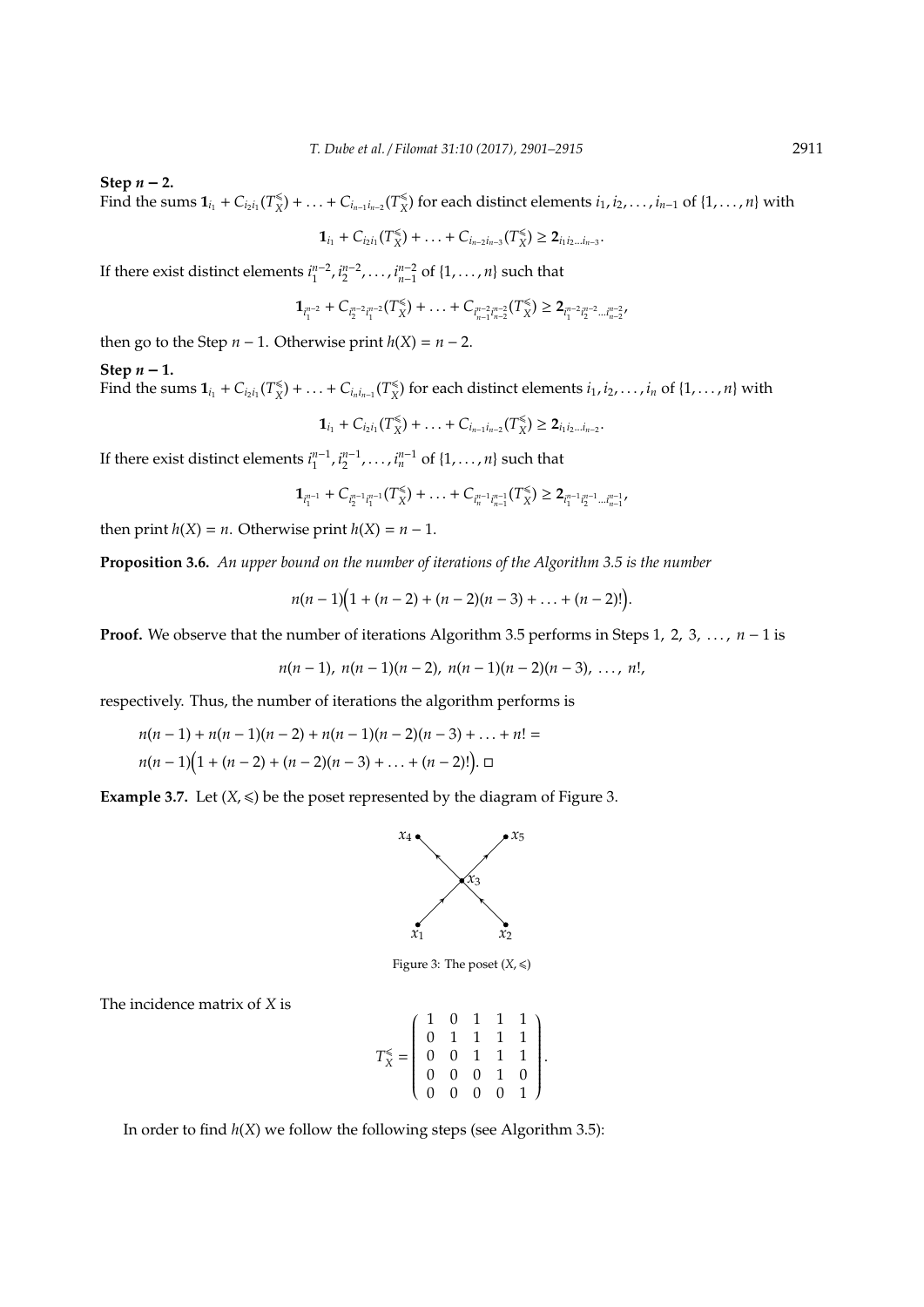**Step 1.** Find the sums  $\mathbf{1}_{i_1} + C_{i_2 i_1} (T_X^{\leq})$ *X*<sup>( $\times$ </sup>) for every *i*<sub>1</sub>, *i*<sub>2</sub>  $\in$  {1, 2, . . . , 5}.

We observe that there exist  $5, 3 \in \{1, 2, \ldots, 5\}$  such that

$$
1_5 + C_{35}(T_X^{\leq}) = \begin{pmatrix} 0 \\ 0 \\ 0 \\ 0 \\ 1 \end{pmatrix} + \begin{pmatrix} 0 \\ 0 \\ 1 \\ 0 \\ 1 \end{pmatrix} \geq \begin{pmatrix} 0 \\ 0 \\ 0 \\ 0 \\ 2 \end{pmatrix} = 2_5.
$$

Thus,  $h(X) > 1$ .

**Step 2.** Find the sums  $\mathbf{1}_{i_1} + C_{i_2 i_1} (T_X^{\leq})$  $C_{i_3 i_2}^{\le}(T_X^{\le})$  $\binom{≤}{X}$  for every *i*<sub>1</sub>, *i*<sub>2</sub>, *i*<sub>3</sub> ∈ {1, 2, . . . , 5} with **1**<sub>*i*<sub>1</sub></sub> + *C*<sub>*i*<sub>2</sub>*i*<sub>1</sub></sub> ≥ **2***<sub><i>i*</sup>1</sub>.

We observe that there exist  $5, 3, 2 \in \{1, 2, \ldots, 5\}$  such that

$$
1_5 + C_{35}(T_X^{\leq}) + C_{23}(T_X^{\leq}) = \begin{pmatrix} 0 \\ 0 \\ 0 \\ 0 \\ 1 \end{pmatrix} + \begin{pmatrix} 0 \\ 0 \\ 1 \\ 0 \\ 1 \end{pmatrix} + \begin{pmatrix} 0 \\ 1 \\ 1 \\ 0 \\ 0 \end{pmatrix} \geq \begin{pmatrix} 0 \\ 0 \\ 2 \\ 0 \\ 2 \end{pmatrix} = 2_{53}.
$$

Thus,  $h(X) > 2$ .

**Step 3.** Find the sums

$$
\mathbf{1}_{i_1}+C_{i_2i_1}(T_{X}^{\leq})+C_{i_3i_2}(T_{X}^{\leq})+C_{i_4i_3}(T_{X}^{\leq})
$$

for every  $i_1, i_2, i_3, i_4 \in \{1, 2, ..., 5\}$  with  $\mathbf{1}_{i_1} + C_{i_2 i_1} (T_X^{\leq i_3})$  $C_{i_3 i_2}^{\le}(T_X^{\le})$  $\binom{m}{X} \geq 2_{i_1 i_2}.$ 

We have only the following cases:

$$
1_4 + C_{34}(T_X^{\leq}) + C_{23}(T_X^{\leq}) + C_{12}(T_X^{\leq}) = \begin{pmatrix} 1 \\ 1 \\ 2 \\ 2 \\ 0 \end{pmatrix} \neq \begin{pmatrix} 0 \\ 2 \\ 2 \\ 2 \\ 0 \end{pmatrix} = 2_{432},
$$
  
\n
$$
1_5 + C_{35}(T_X^{\le}) + C_{23}(T_X^{\le}) + C_{12}(T_X^{\le}) = \begin{pmatrix} 1 \\ 1 \\ 2 \\ 0 \\ 2 \end{pmatrix} \neq \begin{pmatrix} 0 \\ 2 \\ 2 \\ 0 \\ 2 \end{pmatrix} = 2_{532}.
$$

Thus,  $h(X) = 3$ .

## **4. Krull Dimension of Finite Lattices through the Order Matrices**

Throughout this section  $(X, \leq)$  denotes a lattice, where  $X = \{x_1, \ldots, x_n\}$  and  $A_X^{\leq}$  $\binom{4}{X}$  = ( $\alpha_{ij}$ ) denotes the *n* × *n* order-matrix of *X*.

**Proposition 4.1.** *The following statements are true:*

- *(1) For every i*  $\in$  {1, ..., *n*} *we have*  $\uparrow x_i = \{x_j : \alpha_{ij} \in \{1, 2\}\}.$
- (2)  $\mathcal{F}(X) = \{(x_j : \alpha_{ij} \in \{1, 2\} \} : i = 1, 2, ..., n\} \setminus \{X\}.$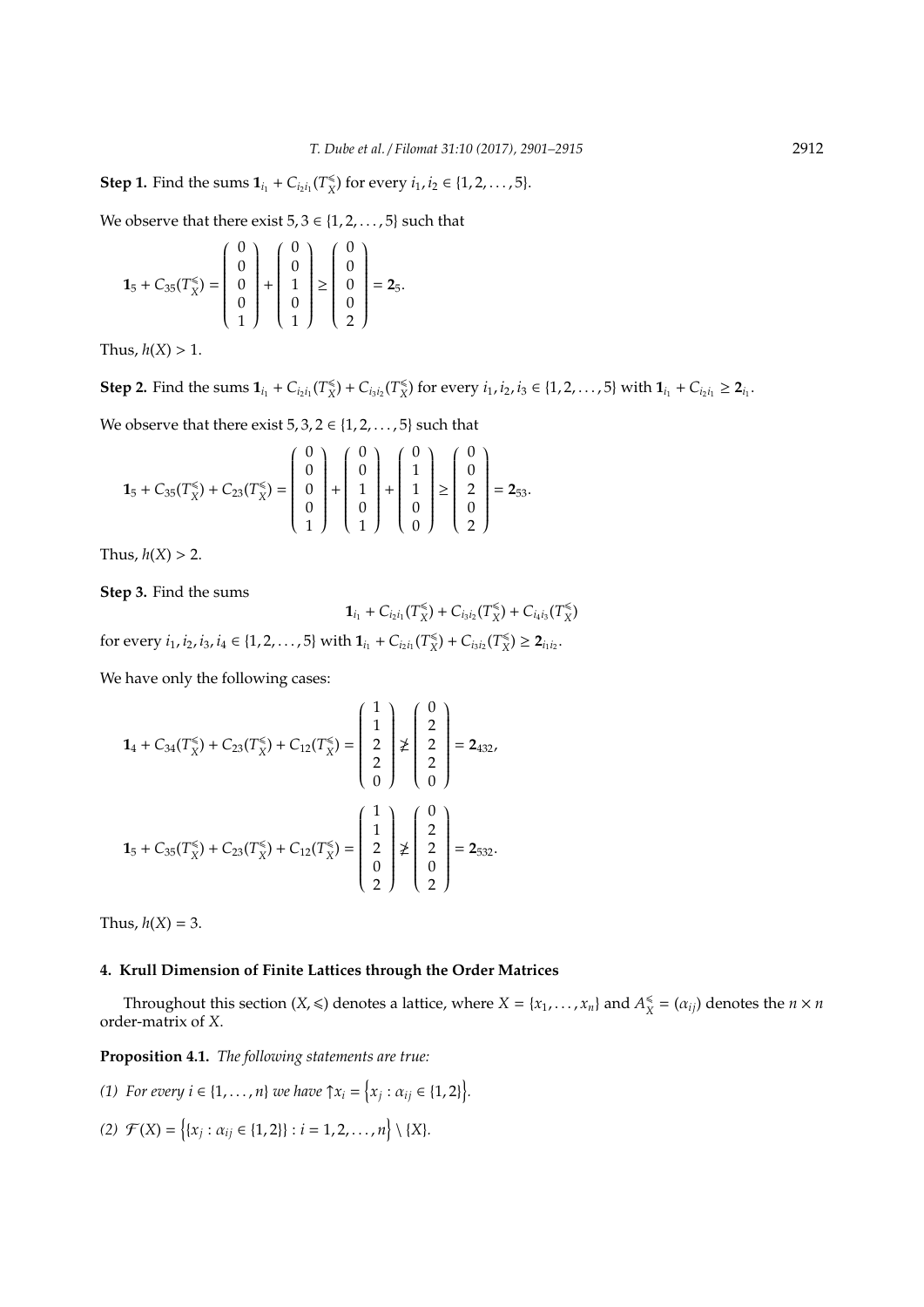- (3)  $\uparrow x_{i_0} \subset \uparrow x_{i_1}$  *if and only if*  $x_{i_1} < x_{i_0}$ *.*
- *(4)*  $\uparrow x_{i_0} \subset \uparrow x_{i_1}$  *if and only if*  $\alpha_{i_0 i_1} = -2$ *.*

**Proof.** (1) Follows from the definitions of the set  $\uparrow x_i$  and the order-matrix.

(2) Since *X* is finite, we have  $\mathcal{F}(X) = \{ \uparrow x_i : i = 1, 2, ..., n \} \setminus \{X\}$ . Therefore, by statement (1) we have that  $\mathcal{F}(X)$  is the desired set.

(3) Let  $\uparrow x_{i_0} \subset \uparrow x_{i_1}$ . Then,  $x_{i_0} \in \uparrow x_{i_0} \subset \uparrow x_{i_1}$  and, therefore,  $x_{i_1} < x_{i_0}$ . Conversely, let  $x_{i_1} < x_{i_0}$ . We prove that  $\uparrow x_{i_0} \subset \uparrow x_{i_1}$ . Indeed, let  $x_j \in \uparrow x_{i_0}$ . Then,  $x_{i_0} \leq x_j$  and, therefore,  $x_{i_1} < x_j$ . Thus,  $x_j \in \uparrow x_{i_1}$ .

(4) Follows from the definition of the order-matrix and the statement (3).  $\Box$ 

**Proposition 4.2.** Let  $x_{i_0}, x_{i_1}, \ldots, x_{i_k} \in X$ . The following statements are equivalent:

- *(1)* ↑  $x_{i_0}$  ⊂ ↑  $x_{i_1}$  ⊂ · · · ⊂ ↑  $x_{i_k}$ .
- (2)  $x_{i_0} > x_{i_1} > \cdots > x_{i_k}$ .
- $(3)$   $\alpha_{i_0i_1} = \alpha_{i_1i_2} = \cdots = \alpha_{i_{k-1}i_k} = -2.$

**Proof.** The proof is a straightforward verification from Proposition 4.1 (3) and (4). Indeed, for  $l = 1, 2, \ldots, k$ we have  $\uparrow x_{i_{l-1}} \subset \uparrow x_{i_l} \Leftrightarrow x_{i_l} < x_{i_{l-1}} \Leftrightarrow \alpha_{i_{l-1}i_l} = -2. \ \Box$ 

**Proposition 4.3.** Let  $x_{i_0}, x_{i_1} \in X$ . Then,  $\uparrow x_{i_0} \subset \uparrow x_{i_1}$  if and only if the following condition is satisfied:

$$
1 \notin r_{i_0}(\mathbf{A}_{X}^{\leq}) - r_{i_1}(\mathbf{A}_{X}^{\leq}).
$$

**Proof.** Let  $\uparrow x_{i_0} \subset \uparrow x_{i_1}$ . We suppose that  $1 \in r_{i_0}(\mathbf{A}_{X}^{\leq})$  $\binom{≤}{X}$  – *r*<sub>*i*1</sub></sub> (**A** $\binom{≤}{X}$  $\binom{8}{X}$ . We have the following cases:

(1)  $\alpha_{i_1 i_1} = 1$  and  $\alpha_{i_0 i_1} = 2$ .

(2)  $\alpha_{i_0i_0} = 1$  and  $\alpha_{i_0i_1} = 0$ .

Therefore, in each case  $\alpha_{i_0i_1}\neq -2$ , which contradicts Proposition 4.1 (4). Thus,  $1\notin r_{i_0}(\mathbf{A}_X^{\leq n})$  $\mathcal{L}_X^{\leqslant}$ ) −  $r_{i_1}$ (**A** $_{X}^{\leqslant}$ *X* ).

Conversely, we suppose that the condition of the proposition is satisfied. We prove that  $\uparrow x_{i_0} \subset \uparrow x_{i_1}$ . By Proposition 4.1 (4) it suffices to prove that  $\alpha_{i_0i_1} = -2$ . We have the following cases:

(1) Let  $\alpha_{i_0i_1} = 0$ .

Since  $\alpha_{i_0i_0} = 1$  and  $\alpha_{i_1i_0} = 0$ , we have  $1 \in r_{i_0}(\mathbf{A}_X^{\leq})$  $\binom{≤}{X}$  – *r*<sub>*i*1</sub></sub> (**A** $\binom{≤}{X}$  $\binom{4}{X}$ , which is a contradiction.

(2) Let  $\alpha_{i_0i_1} = 2$ .

Since  $\alpha_{i_0i_1} = 2$  and  $\alpha_{i_1i_1} = 1$ , we have  $1 \in r_{i_0}(\mathbf{A}_X^{\leq})$  $\binom{≤}{X}$  – *r*<sub>*i*1</sub></sub> (**A** $\binom{≤}{X}$  $\binom{<}{X}$ , which is a contradiction.  $\Box$ 

**Theorem 4.4.** Let  $x_{i_0}, x_{i_1},..., x_{i_k} \in X$ . Then,  $\uparrow x_{i_0} \subset \uparrow x_{i_1} \subset \cdots \subset \uparrow x_{i_k}$  if and only if the following condition is *satisfied:*

$$
1 \notin r_{i_{l-1}}(\mathbf A_X^{\leq}) - r_{i_l}(\mathbf A_X^{\leq}) \ for \ l=1,2,\cdots,k.
$$

**Proof.** The proof is a straightforward verification from Proposition 4.3. Indeed, for  $l = 1, 2, \ldots, k$  we have ↑ $x_{i_{l-1}}$  ⊂ ↑ $x_{i_l}$  if and only if 1 ∉  $r_{i_{l-1}}$  (A<sub>X</sub>  $\binom{≤}{X}$  –  $r_{i_l}$ (**A** $\binom{≤}{X}$ *X* ).

**Proposition 4.5.** *If*  $\mathcal{PF}(X) \neq \emptyset$ *, then the following statements hold:* 

 $(1)$   $\mathcal{P}\mathcal{F}(X) = \{ \uparrow x : x \text{ is join prime} \}.$ 

*(2)*  $\mathcal{PF}(X) = \{(x_j : a_{ij} \in \{1, 2\}\} : x_i \text{ is join prime}\}.$ 

 $(3)$  Kdim(*X*) = max{ $k : \uparrow x_{i_0} \subset \cdots \subset \uparrow x_{i_k}, x_{i_0}, \ldots, x_{i_k}$  are join primes}.

 $(4)$  Kdim(*X*) = max{*k* :  $x_{i_0} > \cdots > x_{i_k}$ ,  $x_{i_0}$ , ...,  $x_{i_k}$  are join primes}.

*(5)* Kdim(*X*) = *h*(*Y*) − 1*, where Y is the poset of join primes elements of X.*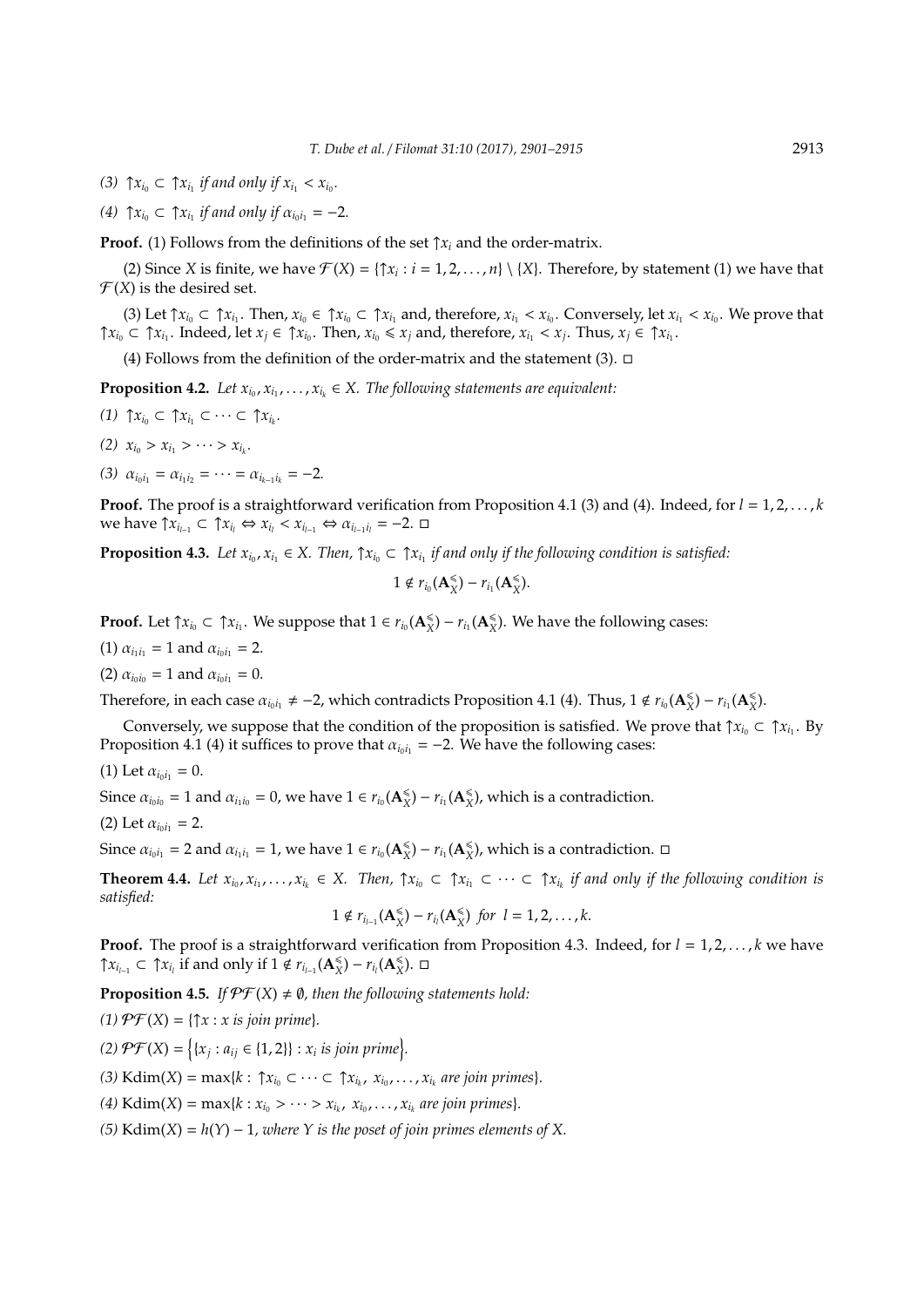**Proof.** (1) Let  $F \in \mathcal{PF}(X)$ . Since *X* is finite,  $\wedge F \in X$ . Let  $x = \wedge F$ . We observe that  $F = \Upsilon x$ . We prove that *x* is join prime. Let *a*, *b* ∈ *X* such that  $x \le a \vee b$ . Then,  $a \vee b \in F$ . Hence,  $a \in F$  or  $b \in F$  and, therefore,  $x \le a$  or  $x \leq b$ . Thus, *x* is join prime.

Conversely, let *x* be a join prime element of *X*. We set  $F = \uparrow x$  and prove that  $F \in \mathcal{PF}(X)$ . Let  $a, b \in X$ such that  $a \lor b \in F$ . Then,  $x \le a \lor b$ . Hence,  $x \le a$  or  $x \le b$  and, therefore,  $a \in F$  or  $b \in F$ . Thus, F is prime.

- (2) It follows from Proposition 4.1 (1) and from the (1) of this proposition.
- (3) It is known that

 $Kdim(X) = max\{k : \text{there exist prime filters } F_0 \subset F_1 \subset \ldots \subset F_k\}.$ 

Therefore, the result follows from the (1).

- (4) Follows from Proposition 4.2 and the statement (3).
- (5) Follows from the definition of the height and the statement (4).  $\Box$

**Example 4.6.** Consider the finite lattice  $(X, \leq)$  which is represented in the Example 2.8. By Algorithm 2.6 we find that the poset of join primes elements of *X* is  $Y = \{x_2, x_3, x_5, x_6, x_7\}$  and represented by the diagram of Figure 4.



Figure 4: The poset  $(Y, \leq)$ 

By Example 3.7 we have  $h(Y) = 3$ . Hence, by Proposition 4.5 (5),

$$
Kdim(X) = h(Y) - 1 = 2.
$$

#### **5. Questions**

An element *x* of a finite lattice  $(X,\leq)$  is said to be *meet prime* (see, for example, [4]) if  $x \neq 1$  and the inequality  $a \wedge b \leq x$  implies  $a \leq x$  or  $b \leq x$ , for all  $a, b \in X$ .

**Question 1.** Are there some characterizations of the meet-prime elements of a finite lattice, using order matrices?

**Question 2.** We know that for an arbitrary finite lattice  $(X, \leq)$  with  $\mathcal{P}\mathcal{F}(X) \neq \emptyset$  the Krull dimension can be defined, also, as follows:

 $Kdim(X) = max\{k : \text{there exist prime ideals } P_0 \subset P_1 \subset \cdots \subset P_k\}.$ 

Are there some characterizations of the prime ideals and, therefore, of the Krull dimension, using matrices?

**Acknowledgements.** The authors would like to thank the referees for their careful reading of this paper and helpful comments.